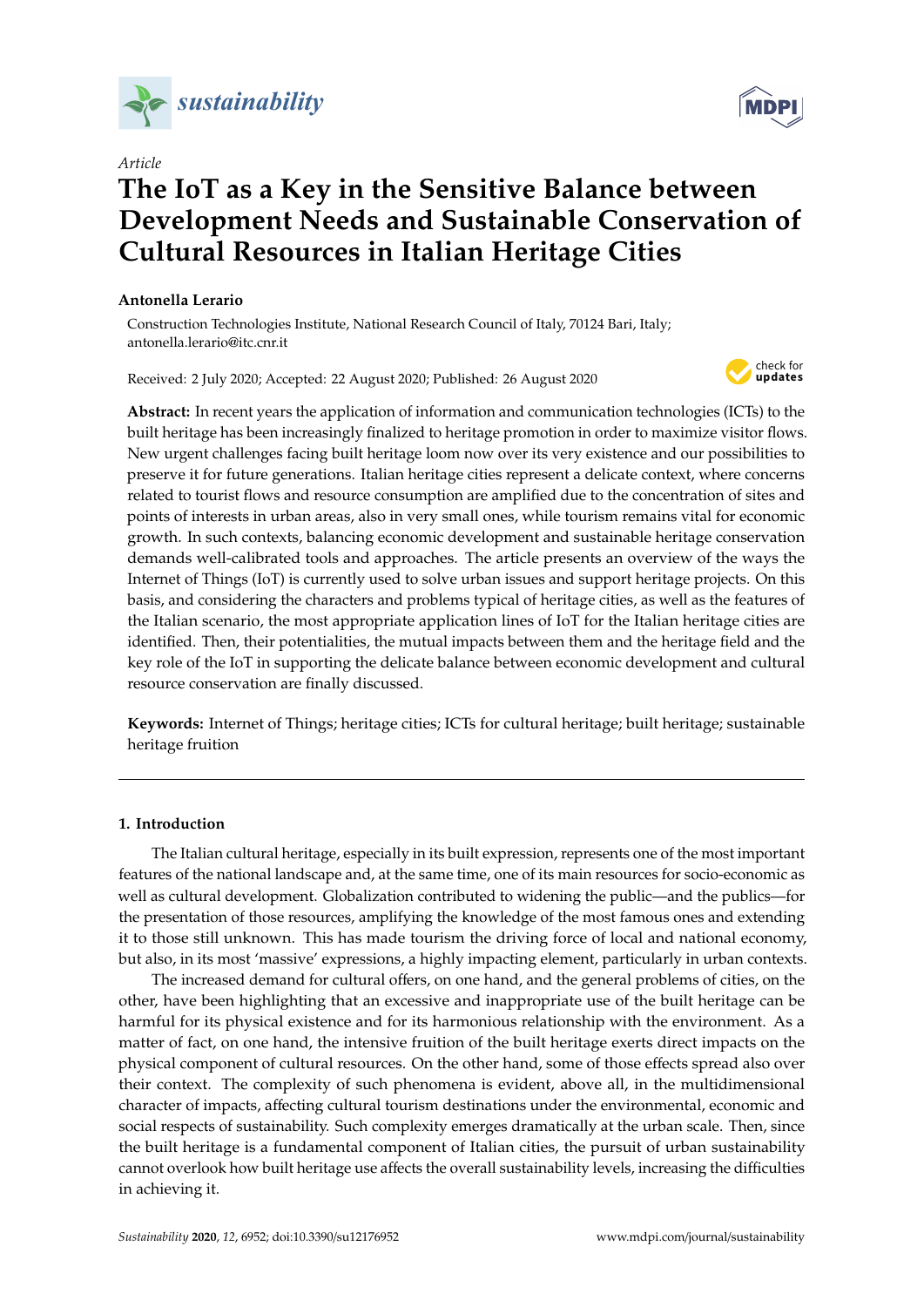The Italian Strategy Tourism Plan for 2017–2022 [\[1\]](#page-17-0) identifies specific leverages for the re-launch, on new channels, of Italian leadership in the international tourism sector. Those leverages are technological innovation, coping skills towards market transformations, competences upgrading, growth of business activities and cultural heritage promotion. With reference to the latter, however, the relation between tourism and heritage is still interpreted from a purely economic perspective. In fact, heritage is expressly acknowledged in the role of tourism activator. In turn, tourism is recognized as being able to increase heritage financial sustainability and strengthen its enduring management prospects. In the document, the awareness of tourism effects—and the call for more sustainable tourism models—are referred exclusively to naturalistic areas with environmental or landscape value. A similar awareness of effects on the built heritage is, indeed, lacking. In particular, a reading of cultural urban destination as "pieces of heritage" can be perceived, which does not grasp, at the same time, also their ultimate nature as 'cities'.

Furthermore, in recent years, the massive use of ICTs in the field of cultural heritage has been exerting contrasting effects. On one hand, it has shed light on resources still unknown to the global scene, but it has also exposed to new intensive visit flows sensitive local heritages. These are generally unprepared to sustain or manage them by defining appropriate fruition and use models.

On the other hand, the United Nations Educational, Scientific and Cultural Organization (UNESCO) [\[2\]](#page-17-1) has also put into light, among the risk factors for loss and deterioration of the built heritage, specific elements related to the use and knowledge of tangible cultural resources.

It has become clear, then, that physical conservation today cannot be tackled any longer on the basis of a conventional risk map. Actually, threats to heritage come not only from the gradual development of natural and anthropic factors such as physiological decay or from extreme events, but also from incorrect interactions with it, for knowledge and visit purposes.

Consequently, the issue arises of finding a delicate balance between the two ultimate goals of economic development of territories and built heritage preservation.

In such a scenario, technological advancements have had a role in catalysing cultural consumption processes over the last decades. Then, the need to assess technologies' abilities to reverse the course of development processes and to act as adjusting agents emerges clearly.

ICTs have been effectively supporting cultural resource promotion projects for knowledge and promotion purposes. But, if heritage risk causes are also related to the visitors' and managers' knowledge and use, and not only to what we traditionally identify as risk factors, it becomes evident that ICTs also need a rethinking. In particular, it is necessary to redirect them no more towards simple heritage promotion or to mere physical preservation, but from a multi-purpose perspective.

The Internet of Things has achieved a particularly high penetration level in people's everyday lives, due to the availability of a variety of devices, with a wide range of performance and cost levels. As an example, it is estimated that by 2025, the overall number of circulating IoT devices is expected to reach 75 billion [\[3\]](#page-17-2), and their ability to pursue sustainability in cities is being more and more acknowledged. Nevertheless, in heritage cities this issue is not dealt with extensively; actually, studies deepening the application of IoT to urban cultural heritage are hard to find.

The IoT has proved its capacity to connect assets, objects, devices and people, and its ability to create "intelligent" environments. The question arises, then, whether it could contribute in facilitating the match between the two goals and realizing the subtle and complex balance between the physical preservation of tangible and, particularly, built cultural heritage, and economic development. The present article aimed to assess this possibility. To this end, this central theme was deepened and contextualized to the urban dimension of the built heritage. Heritage cities, where such balance is jeopardized the most, were chosen as investigation field, with specific reference to the Italian context. In the following paragraphs a background analysis of IoT application is presented with reference to both urban contexts and cultural heritage, useful to outline its possible contribution to heritage cities. Then, possible directions for IoT solutions appropriate for Italian heritage cities are outlined. Finally, mutual impacts between IoT solutions and built heritage are identified and discussed under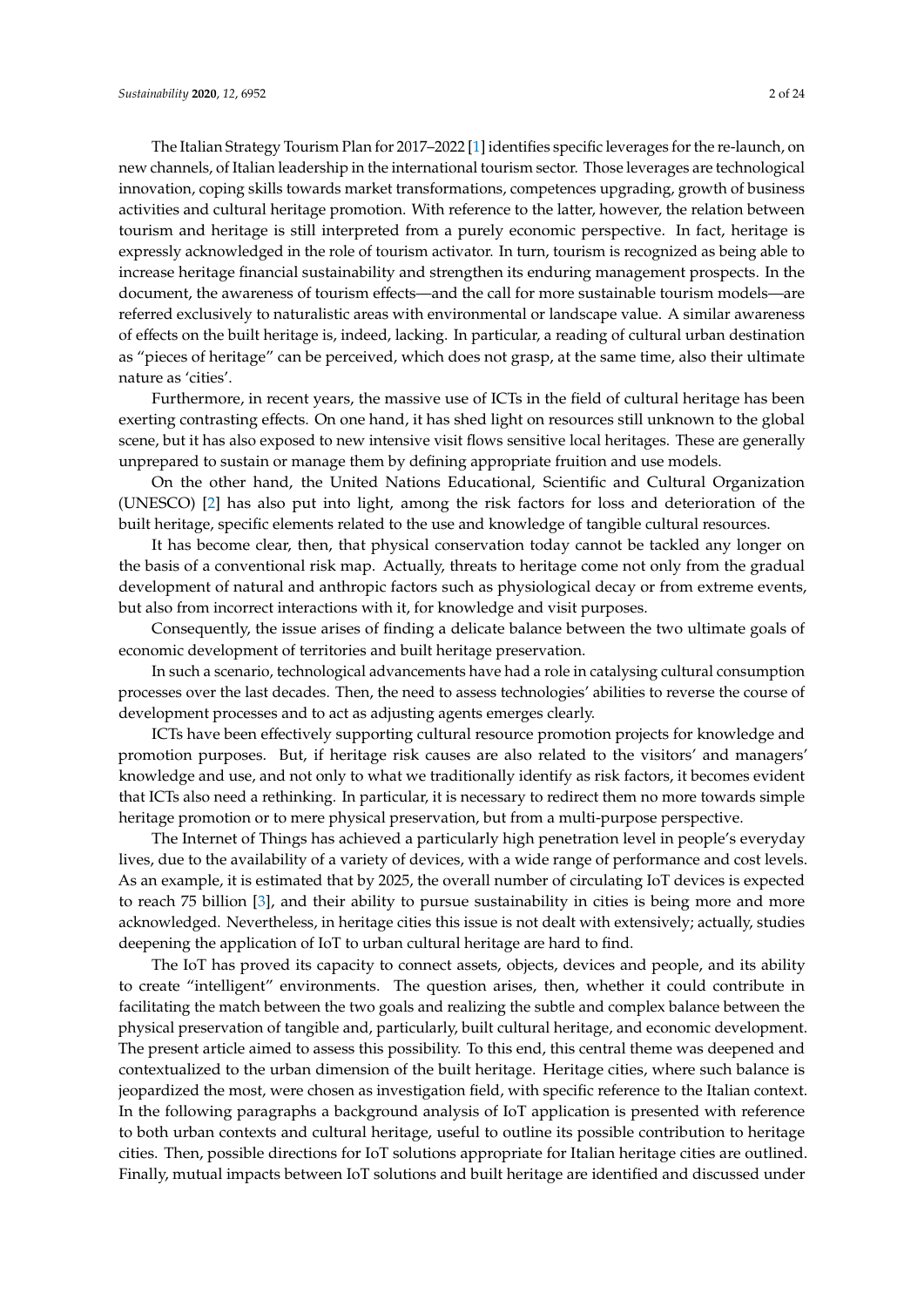different respects. In order to categorize the multifaceted implications of these mutual relationship, the PACT model from the user experience domain will be useful to identify main concern areas that can be affected by them: People, Activities, Contexts and Technologies [\[4\]](#page-17-3).

## **2. Background**

The Internet of Things has undergone an articulated evolution process from its first formulation by Ashton [\[5\]](#page-17-4) throughout several stages. In the initial phase of 'pre-IoT', plain sensor networks able to detect information and transform it into digital data were queried almost "manually" without the support of the internet. Since then, the passage to current complex solutions was not immediate, in the sense that it was not accomplished by simply connecting them to the web. By subsequent steps, more and more sensors' functionalities have been added in time [\[6\]](#page-17-5):

- the ability of connected devices to transfer specific data;
- the ability to detect and transfer more data types;
- the possibility to enact a sort of selection through basic preliminary elaboration;
- the performing of tasks based on instructions;
- and finally, the ability to perform actions based on a local elaboration capability.

In this sequence of consecutive refining levels, other devices (actuators) have been gradually integrating sensors, bringing about higher and higher levels of intelligence in the overall systems.

Many definitions of the IoT can be found by now, and its presence is spread in our everyday lives in many sectors, with varying maturity levels. The following paragraphs outline the main features of the IoT diffusion in the two most relevant domains for the aim of the work—cities and heritage, and describe the context of the study.

## <span id="page-2-0"></span>*2.1. Use of IoT for Urban Issues*

The spreading of the IoT concept embraces by now many aspects of everyday lives, even very complex ones, proving its ability to deliver large-scale solutions for whole communities. The urban level appears as the most appropriate dimension in which it can simplify actions and support decisions to solve a range of problems that typically concentrate in cities. In the latter, actually, population growth and the increasing differentiation of activities amplify complexities in task management. In this sense, the IoT has soon turned out as a substantial support for local administrations and planners of urban development and services. Globally, implemented solutions range in all facets of public and private life, up to being applied in the "smart cities" concept. Applications, however, mostly concentrate in specific domains: mainly transport optimization, pollution control and resource management.

## 2.1.1. Urban Transport and Mobility

This is the sector with the widest profusion of experimentations, for many reasons. On one hand, the growing demand of transport is to be considered, together with the inadequacy, in many cases, of road networks to support it. On the other hand, new mobility models (carpooling, car sharing, charging point networks), which have recently appeared on the global scene, are considerably innovating the use patterns of available infrastructures. Finally, the possibility to create direct utility for end users, and not only for urban managers, through real-time data for recurring problem solving, also has a role in it. The opportunity for people to perceive tangible returns of implementations also through the wide availability of wearable devices such as smartphones is another probable reason for diffusion. The tasks addressed by applications are disparate, from the localization of unoccupied parking areas [\[7\]](#page-17-6) to analyses on bike sharing [\[8\]](#page-17-7) or cargo-bikes [\[9\]](#page-17-8) implications, to the general management of traffic issues [\[10–](#page-17-9)[12\]](#page-18-0), to optimal route planning and accident prevention [\[13\]](#page-18-1) and in general to the increase of road safety [\[14\]](#page-18-2). In this respect, the predictability of events intersects the planning of improving actions on road infrastructures [\[13\]](#page-18-1). The most investigated sector is, anyway, supply chain management;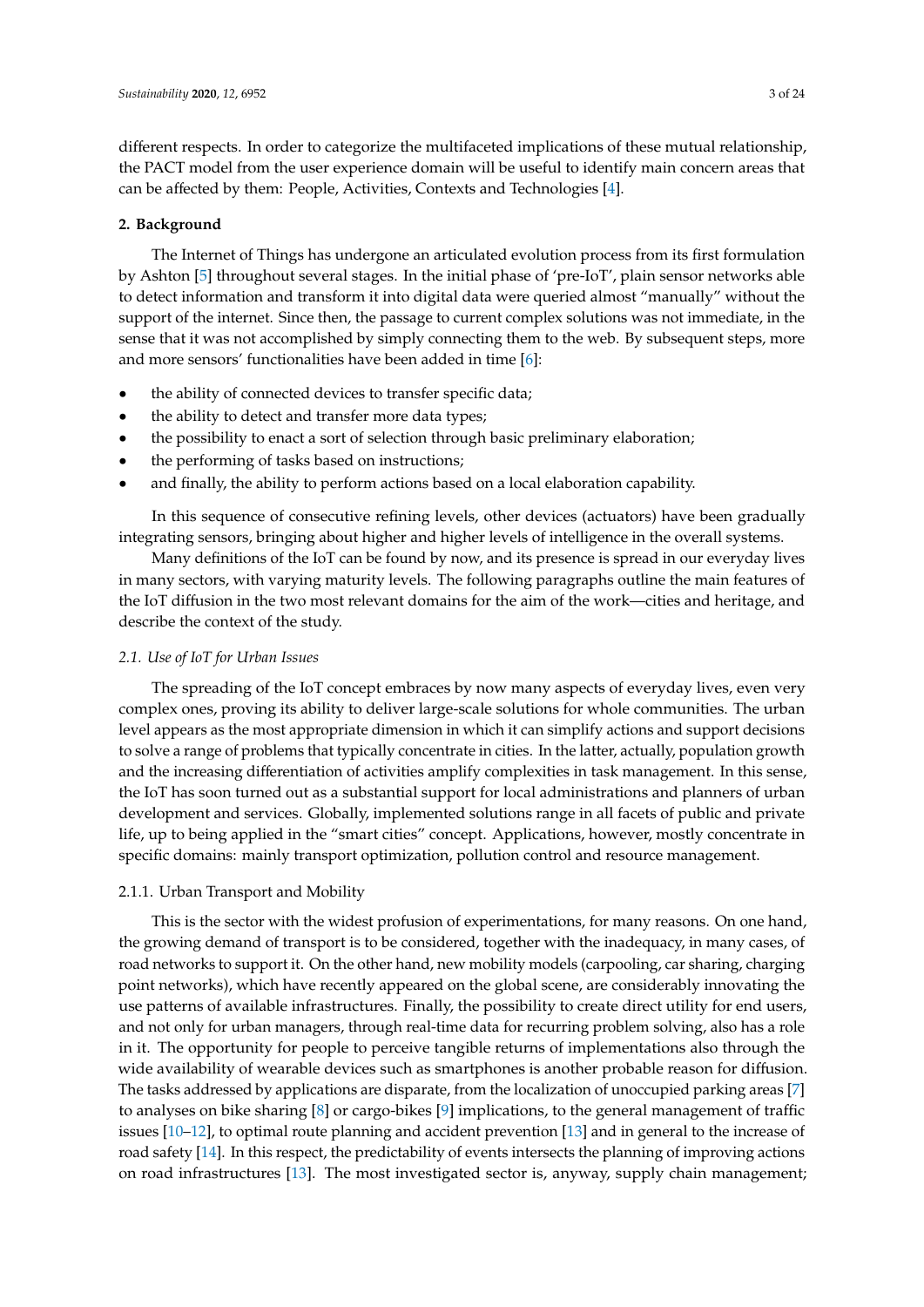an interesting cause for reflection and further deepening is the stress on the importance of users' urban knowledge [\[15\]](#page-18-3).

Unavoidably, the most explored technical segment is mobile sensing; in any case, solutions adopted generally refer to the communication among vehicles or between vehicles and road networks, requiring the use of different types of sensors, on mobile or fixed devices, such as smartphones, cars, bike parking areas, traffic lights, crossroads, collection/delivery and refuelling/recharging stations. Such heterogeneity, on the other hand, emerges as a criticality in the devices used, together with costs and difficulties in management and maintenance [\[11\]](#page-18-4).

#### 2.1.2. Pollution

Implemented solutions are aimed at the acquisition of real-time pollution levels, in order to identify their contamination degree [\[16\]](#page-18-5) or predict the composition of fine particulate matter [\[17\]](#page-18-6), with technological equipment based on machine learning [\[16\]](#page-18-5) and on the use of multi-type sensors. Among them, mobile crowdsensing is getting a foothold, due to the spreading of smartphones; this, although it fosters community engagement, entails the need to solve problems as to the reduction of errors due to non-expert users, high consumption of end devices and difficult data management [\[18\]](#page-18-7). Acoustic pollution is also being investigated [\[19,](#page-18-8)[20\]](#page-18-9). With reference to computing, cloud-based solutions share the scene with different configurations, based on edge- and fog-computing [\[16\]](#page-18-5), yet the preferability of a segment in respect to others has not emerged yet.

#### 2.1.3. Efficient Resource Management

The main concerns addressed relate to energy, water and waste.

Energy—many applications focus on efficient energy management and electricity consumption reduction, at different scales. Solutions range from the field of public services such as public lighting [\[21–](#page-18-10)[23\]](#page-18-11), to private Smart Building (through the integration of different building systems and related maintenance processes for the optimized management of whole building stocks [\[24](#page-18-12)[–27\]](#page-18-13)). The individual dimension is also supported in the Smart Home sector, with the interconnection and remote control of electric appliances through smart metering, enabling the active role of non-expert residents [\[28–](#page-18-14)[32\]](#page-19-0). Other applications are related to Micro Smart Grids for the connection of urban areas such as hospitals, school complexes, shopping centres [\[33\]](#page-19-1).

Water—the limited availability of water for different uses and needs of the population is becoming a major problem, not only in developing contexts. As a consequence, specific attention is paid to the water supply system and to the practical possibility of water wastage reduction. In the implemented systems the strategies are variegated, from real-time control of flow leakage in networks [\[34\]](#page-19-2), to the monitoring of tank levels through electronic water level sensors, in order to prevent overflooding [\[35\]](#page-19-3). Solutions specifically focus on the search for a compromise between centralized management systems and decentralized sensor networks, also supported by robots [\[36\]](#page-19-4). Other solutions address water quality issues [\[37\]](#page-19-5) by implementing systems for contaminant control and treatment management [\[38–](#page-19-6)[40\]](#page-19-7).

Waste—the management of waste has also become a big urban concern. As a consequence, the push for the definition of appropriate solutions is strong, for both the management of their physical presence in the urban landscapes and their processing as a secondary resource. Many systems try to deliver reliable solutions to the specific issue of garbage collection, often through the use of smart bins. Some examples are the integration of the predictability of the filling level with the optimization of waste collection through optimal route definition [\[41\]](#page-19-8), the management of physical separation, e.g., with moisture sensors for the separation of wet and dry garbage also on site [\[42\]](#page-19-9), associated to incentive schemes [\[43\]](#page-19-10) and the fundamental use of mobile apps, with ultrasonic, often low-cost sensors [\[44\]](#page-19-11). More comprehensive approaches are also present, addressing the whole management process in its different collection, separation, transport, placement in temporary stocking areas and treatment centres [\[45](#page-19-12)[,46\]](#page-19-13).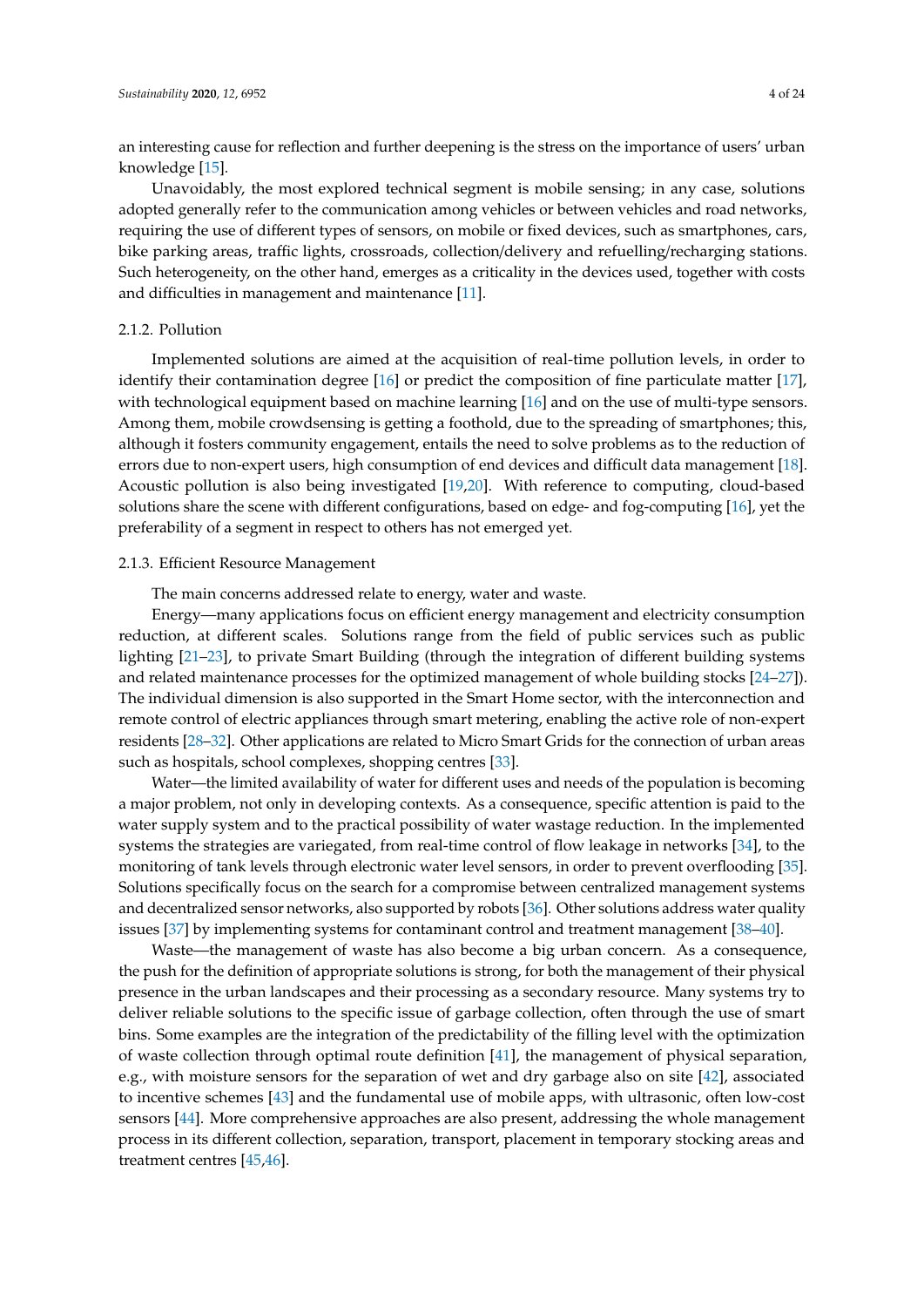#### 2.1.4. Urban Gardening

A smaller number of applications relate to new interesting urban practices, consisting in the effort to reconciliate the management of natural environment with the urban dimension, both on a genuine individual pattern [\[47\]](#page-20-0) and in economic or production-related terms [\[48,](#page-20-1)[49\]](#page-20-2). It is the so-called 'urban gardening', with applications aimed to the optimization of water and fertilizing use to support the growth of plants through remote control. The basic principles are very similar to those implemented in the agrifood sector, with respect to which also practical solutions are comparable, blurring the borders between the two fields. Supported tasks mainly relate to the control of micro-environmental conditions (temperature, relative humidity, soil moisture, conductivity, lighting, CO<sub>2</sub>, water resource levels), resource use planning and uncertainty management, while implemented technologies are mainly based on the integration of cloud computing and 'mobile' applications [\[47–](#page-20-0)[49\]](#page-20-2).

## <span id="page-4-0"></span>2.1.5. Smart Cities

More generally, many efforts are directed towards the concept and the possible declinations of the "Smart City", of which the IoT is considered the "fundamental enabler" [\[50\]](#page-20-3).

The "Smart City" paradigm is described in the EU definition [\[51\]](#page-20-4) as a six-dimensional concept:

- Smart People—citizens' engagement and participation; bottom-up decisional processes; participatory policies,
- Smart Governance—centrality of the human capital, environmental resources and communities' relationships,
- Smart Economy—productivity and occupation growth through technological innovation,
- Smart Living—citizens' comfort, well-being, health, education, safety, culture,
- SmartMobility—cost reduction, environmental impact reduction, energy saving through intelligent mobility management,
- Smart Environment—sustainable development, low environmental impact, energy efficiency.

Beyond conceptualizations, in many cases the proposed solutions consist of different efforts to combine various strategies for the solution of single problems, with the goal of activating urban intelligence in the residents' life as a result. As observed in Zhang et al. [\[52\]](#page-20-5), a strong proposal for the realization of whole IoT frameworks supporting the city as a whole system is still missing. On the other hand, the main problems of smart cities have clearly emerged. These substantially consist in the huge amount of data to be managed, their heterogeneous nature in terms of source, resolution and format and their difficult interoperability [\[53](#page-20-6)[–55\]](#page-20-7). Another big problem lies in the difficulty for end users to understand them and, then, to be able not only to use them but, even before, to be motivated to do it, if they cannot grasp their practical return. Beyond this, the availability of tools and devices such as smartphones [\[52\]](#page-20-5) suggests the need to include semantic relations in implementations, in order to decrease the whole system's complexity.

On a technical level, efforts to achieve a compromise between complexity and manageability of smart infrastructures can also be found [\[56\]](#page-20-8). The combination of cloud computing with strategies to reduce the training times on large Graphics Processing Units (GPUs) by strengthening the potential of network edges is also an interesting point [\[57\]](#page-20-9).

More generally, however, such complexity in meaning, unavoidable despite technological solutions, is to be considered, especially with reference to the passage from the IoT to the IoE (Internet of Everything [\[58\]](#page-20-10)), including users among interconnected nodes. In fact, their exclusion from action possibilities, due to the limited understanding or motivation, can significantly hinder such further evolution.

Examples of implementations taking cultural heritage into consideration are not very frequent, testifying a difficult reconciliation of cultural heritage values with smart cities principles [\[59\]](#page-20-11).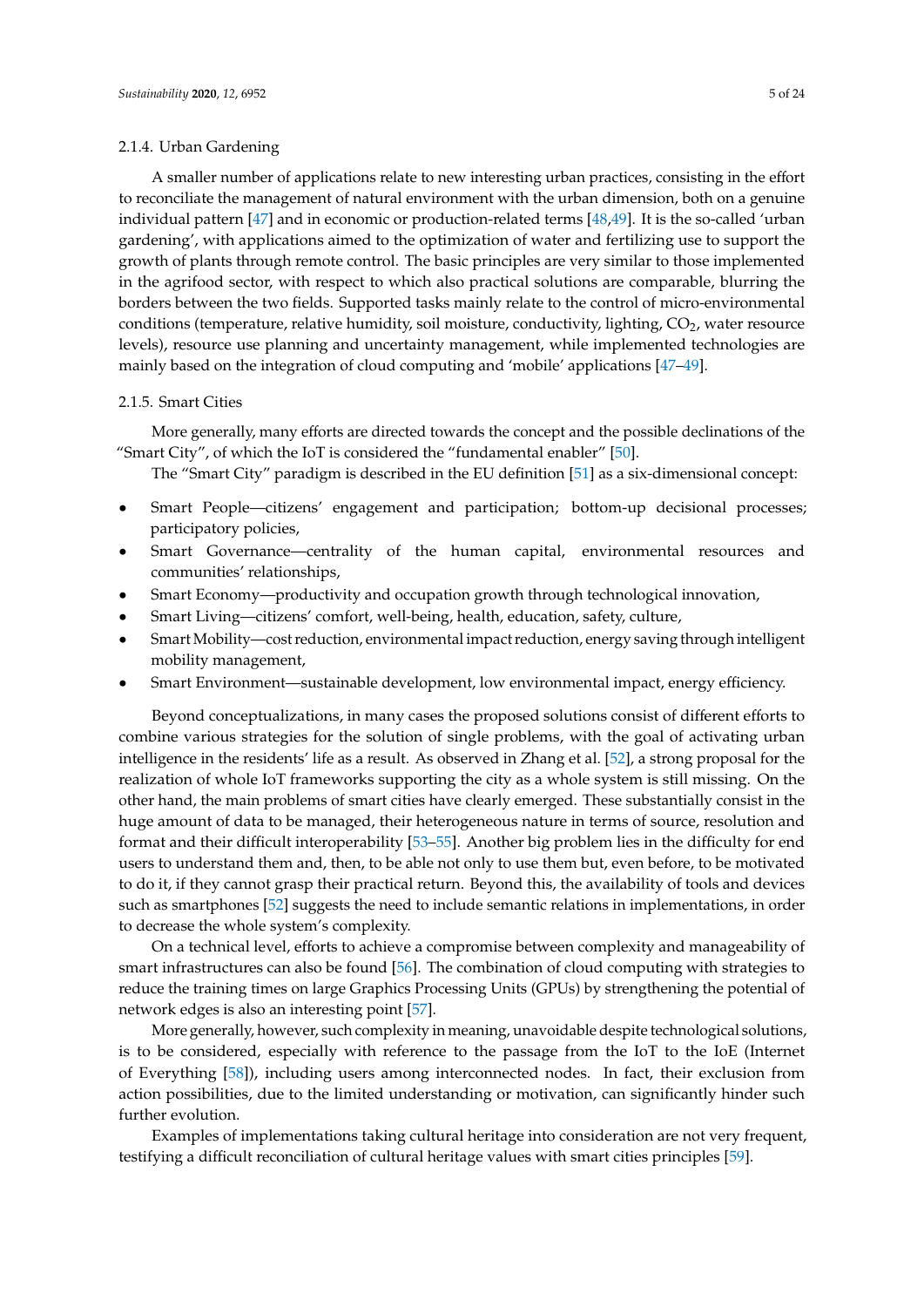#### <span id="page-5-0"></span>*2.2. Use of IoT for Built Heritage-Related Issues*

The field of cultural heritage has been experiencing, in recent years, a deep renovation, especially in the domain of promotion for divulgation and tourism purpose, thanks to ICTs. Through the development of new models for cultural resource communication, ICTs have allowed visitors to know and explore the variety and richness of a partly unsuspected heritage: museum collections, archaeological sites, monuments and historic buildings. Multimedia technologies for the definition of visit itineraries (interactive terminals, multimedia halls, audio guides, video guides) on one hand, and the development of augmented reality and virtual reality, on the other hand, have had a great role in it. Indeed, new cultural offers are marked by an extreme integration of heterogeneous information and expression means and by personalized, simplified and interactive fruition modes. As a matter of fact, applications range from multi-sensorial information materials simulating real visits to immersive serious games or edutainment [\[60\]](#page-20-12). The internet has also allowed to extend in time the possibility of heritage knowledge, releasing it from the physical visit, making virtual visits available to users unable to enjoy on-site visits. Nevertheless, contrasting approaches coexist today, since together with simple and effective solutions, many others have appeared, built around show-off purposes, an end in themselves. Regardless, in more recent years, the pursuit of the 'wow' effect, i.e., a perception of utmost excitement, fascination, admiration, enchantment and surprise [\[61\]](#page-20-13), in the presence of impressive objects, products or situations, has been gradually put aside in favour of unique and engaging experiences for visitors. The advent of the IoT, with its infinite ability to connect entities, can offer huge potentialities to heritage.

In this domain, however, those opportunities have been explored, until now, with a very sectorial approach. In fact, research lines mainly refer to two specific and separate purposes: cultural resource promotion and heritage physical conservation, each with dedicated efforts and applications.

Currently, the valorization and fruition of the built heritage are pursued by IoT applications mainly through the focus of user experience (UX), a multidisciplinary research area investigating end-users' perceptions as they interact with a product, service, or system [\[62,](#page-20-14)[63\]](#page-20-15), reinterpreted extensively to encompass on-site visit, pre- and post-visit phases, along the double line of personalization and interactivity.

As for the latter, most applications support both the demand and the offer of cultural resource consumption, availing of innovative narrative means to enable content creation and heritage storytelling [\[64](#page-20-16)[,65\]](#page-20-17), from the part of both managers and from users (content and value co-creation). An example is a specific authoring toolkit for the composition of physical/digital storytelling by heritage professionals, within platforms for the design of smart tangible exhibits [\[66\]](#page-20-18). Across implemented solutions, mobile crowdsensing (MCS) and mobile cloud computing (MCC) are being established as the main IoT technologies in the promotion of smart connected communities, integrated with big data analytics for sustainable cultural heritage. MCS refers to a broad range of community sensing paradigms [\[67\]](#page-21-0), while MCC is a combination of cloud computing, mobile computing and wireless network, aiming to bring rich computational resources to mobile users, network operators and cloud computing providers. The infrastructure makes it possible for rich mobile applications to be run on a large number of mobile devices [\[68\]](#page-21-1). To this end, both data storage and data processing occur outside of the mobile device, in powerful and centralized computing platforms located in clouds. Thus, mobile devices do not need powerful configurations such as processing unit, speed and memory capacity, because all the complicated computing modules can be processed in the clouds [\[69\]](#page-21-2).

As for personalization, solutions focus on the possibility to offer deeply customized visit experiences to the general public. From this perspective, the search for impressive impact seems to have been gradually replaced by more genuine approaches, careful towards the expectations, needs and exigencies of a demanding and increasingly differentiated public. The personalization of visit experiences is investigated mainly for museums, collections and archaeological sites. Interesting studies can, however, be found also about the relationship between humans and built spaces within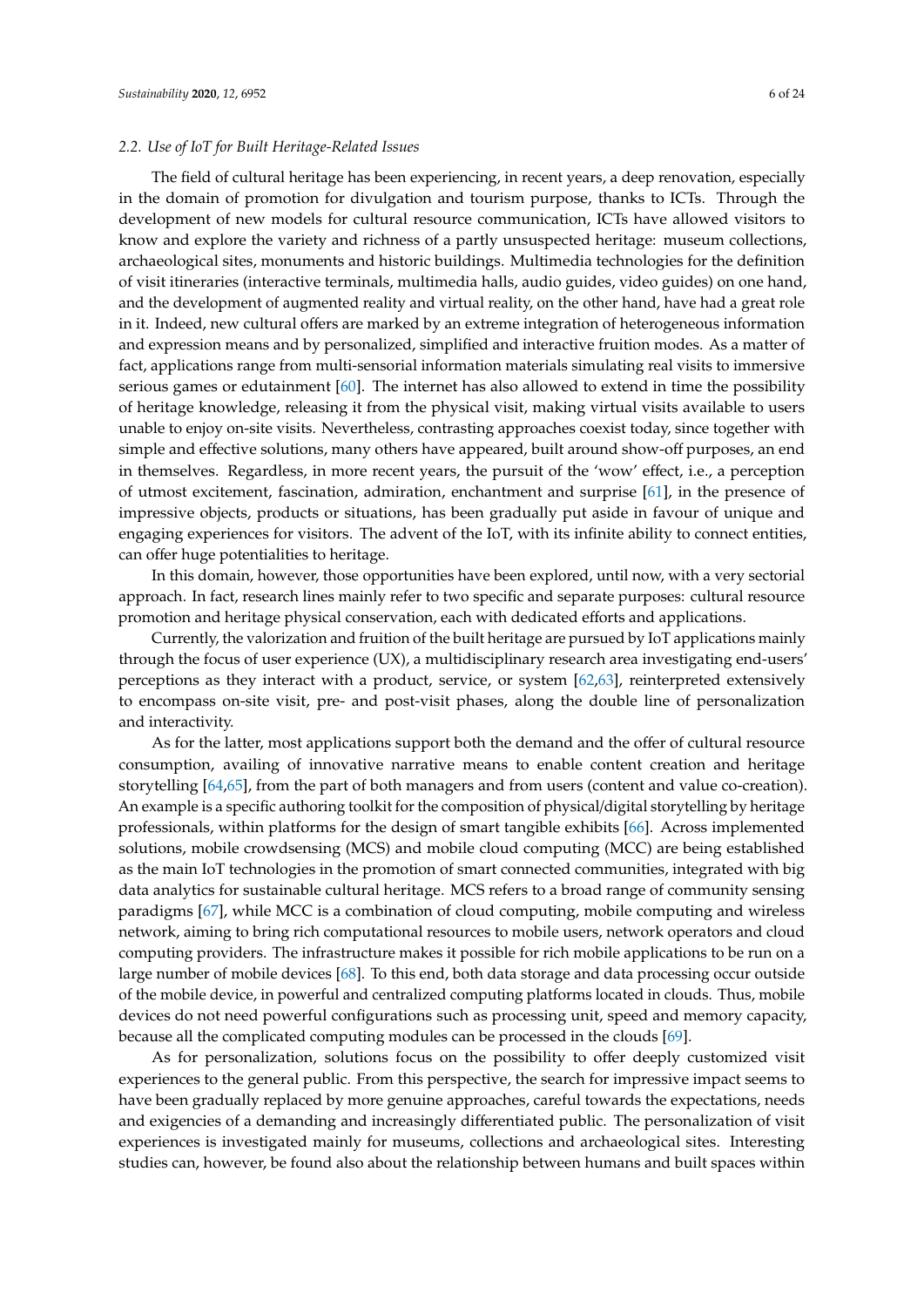monumental buildings, based on the tracking and analysis of different users' movement alternatives, with or without preventive knowledge of the building [\[70\]](#page-21-3).

In particular, a recurring approach is the combination of sensor networks with data analytics for the collection and analysis of behavioural data. Such approach supports the definition of cultural offers that fit visitors' preferences with mutual benefits for managers and users in terms of, respectively, increased revenues and higher satisfaction [\[71–](#page-21-4)[73\]](#page-21-5).

In those experiences, a special role is played by sensors such as Beacons, for indoor localization, recommending and tracking of users, and the cloud as enabling technology, as strategic support for museums of small dimensions and with a limited financial budget [\[74\]](#page-21-6). Here, it becomes possible to transform the displayed resources in "talking" objects able to tell their story to the approaching visitor [\[75\]](#page-21-7). In some cases, the focus is on the playful engagement, e.g., in the interactive and immersive gamification, with wearable devices and smartphones, or otherwise aimed at the user's entertainment [\[76](#page-21-8)[,77\]](#page-21-9). In general, the common pursed principle can be defined as 'context-aware content delivery', through the definition of personalized visit paths [\[78,](#page-21-10)[79\]](#page-21-11), sometimes considering also specific physical or cognitive disabilities [\[58,](#page-20-10)[80,](#page-21-12)[81\]](#page-21-13). The tracking of visitors and their spatio-temporal visit patterns, in order to deduce their preferences and impressions, is mainly directed towards increasing the possibility of replicated visits in time, in a sort of fidelization strategy.

As for IoT contaminations, the integration with Building information Modeling (BIM), a 3D digital process method for modeling, generating, managing and controlling information about a building project during its entire life [\[82\]](#page-21-14), is still under debate. For a part of the research community such integration represents a process of coordination of all phases under an adequate knowledge-based approach [\[83](#page-21-15)[,84\]](#page-21-16). For others, the two fields are technological domains of deeply heterogeneous nature, hard to reconciliate [\[85\]](#page-22-0).

Efforts to overcome the acknowledged limitations of the IoT paradigm on the practical level—mainly the difficult integration of different technologies in the creation of IoT general architectures—can also be found.

All these experiences stress interactivity between users and cultural resources. However, the direct contact with buildings, both as cultural resources in themselves as historical, architectural and religious buildings, and as 'containers', as is the case with museums, is missing. Additionally, in the latter case, the pluralization and personalization of paths in museums is aimed to support the visitor-resource connection, disregarding the relation between users and the built space in all its implications.

In other cases, the semantic relation among physical objects, place and digital resources available is investigated [\[86\]](#page-22-1) among geospatial digital information contained in repositories. The semantic issues affecting heritage remain, however, confined to contents without involving users and their relation with cultural resources, particularly the built ones.

Apart from the full semantic involvement of users, which has not really been achieved yet, the central role of users is anyway readable in practical experiences, approaching the passage from the IoT to the IoE. The latter also considers persons as interconnected nodes, together with objects, devices and building parts [\[58\]](#page-20-10). Nevertheless, such extension of the relation among users, resources and technologies is not fully explored in terms of its potential.

A rather new discipline is finally emerging. The Internet of Cultural Things (IoCT) is a specific pervasive and ubiquitous application of the IoT paradigm to cultural heritage aiming to support interactive models of fruition, heritage safeguarding and promotion and make heritage-related process management more efficient, sustainable and cost-effective [\[87](#page-22-2)[,88\]](#page-22-3). Elaborations are however very limited, as is also the case with the new emerging concept of "Cultural Computing" (CC), a novel field of human-computer interaction, which covers the cultural impact of computing and the technological influences and requirements for the support of cultural innovation, including also cultural heritage among its concern areas [\[76\]](#page-21-8). Cultural Computing goes beyond the simple integration of cultural aspects into the interaction with computers. Actually, it aims to allow users to experience an interaction closely related to the core aspects of their culture, availing of multimedia communication carrying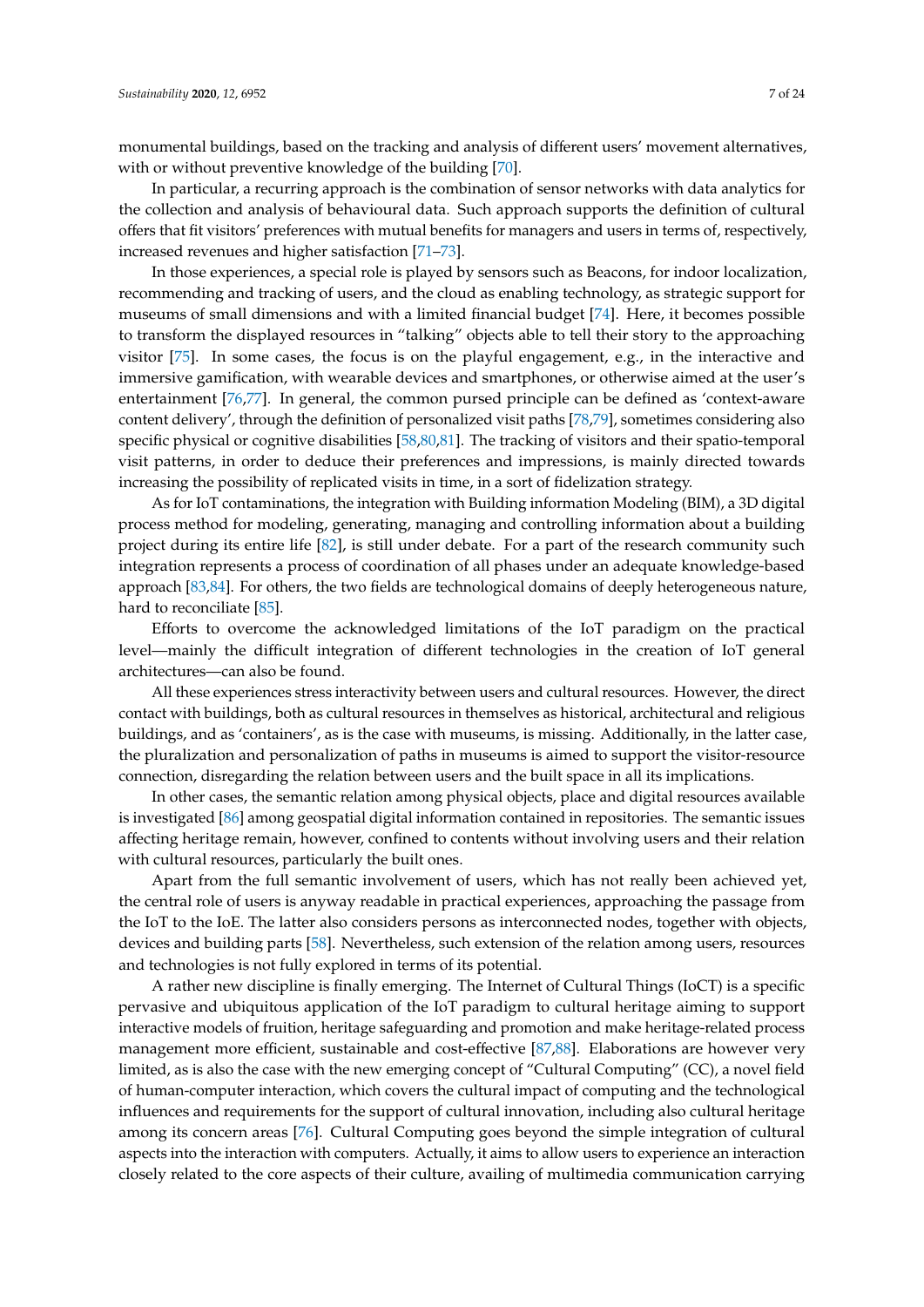non-verbal, emotional and unconscious information [\[89\]](#page-22-4). A major advantage of CC is acknowledged, among other things, in terms of enabling users and researchers to access from a distance resources previously inaccessible or at a risk of loss [\[76\]](#page-21-8).

In general, in many realizations, the term 'sustainable' is identified with the concept of 'smart' and 'interactive' [\[90\]](#page-22-5). This is probably true with reference to solution inclusiveness (social sustainability), but leaves other questions open, such as environmental and economic issues, without further supporting the statement with specific arguments.

The other major goal of the technological projects developed—the physical conservation of cultural resources—relies at the moment on sensor networks, both basic and advanced, as a main strategy for structural and microclimatic monitoring and diagnostics of sites and buildings. Solutions are often based on different technologies' integration and varying solutions for storage and computing (public or on-premise cloud) [\[91–](#page-22-6)[93\]](#page-22-7). Solutions refer also to structures integrated with heterogeneous sensors allowing the simultaneous monitoring of different parts of buildings [\[94\]](#page-22-8) or supported through virtual reality and drones for inspection tasks [\[58\]](#page-20-10).

On the conceptual level, despite technology advancements, heritage does not substantially acquire a 'systemic' dimension in itself. Indeed, there is no meaningful sign of deep connection among resources or systems of resources. Only a sort of 're-seaming' is obtained with the use of technologies similar to those spread in the whole urban system, such as for example IoT lighting systems [\[95\]](#page-22-9). Otherwise, heritage is not considered in its entirety, e.g., as a relevant component in the urban-scale conceptual declinations of "Smart Cities" (2.15) or urban "Digital Twins". The latter are virtual replicas of a city or digital representation of urban networks using real data obtained from the monitoring devices within the city [\[96\]](#page-22-10) that can be examined, altered and tested without interacting with it in the real world [\[97\]](#page-22-11). The only possibility for heritage to be included in the development and investigation of the systemic nature of cities relies, then, only on IoT technologies, whose current 'case-by-case' approach limits, on the other hand, its full potentialities.

#### *2.3. Heritage Cities as High-Complexity Contexts*

As described above, the Internet of Things has been long demonstrating its potential in urban issues and cultural heritage, with an abundance of high-level and reliable practical solutions, but also with a strong limitation, represented by the sectorial character of applications.

A demonstration of the difficulty to reconciliate those two major concern areas comes also from the EU definition of the six-dimensional 'Smart Cities' concept, described in Section [2.1.5.](#page-4-0) None of those dimensions considers expressly cultural heritage, and built heritage in particular, nor communities' relationship to them.

Due to the separation of the two focuses mentioned—the urban scale of applications (Section [2.1\)](#page-2-0) and cultural heritage (Section [2.2\)](#page-5-0)—the dramatic criticalities of heritage cities, a domain requiring context-tailored solutions, remains unsolved. In such scenarios, complexities reach a top level, since the typical problems of urban contexts overlap with cultural heritage issues and tourist destination concerns, requiring careful consideration.

European built heritage has a peculiar consistency, gathering about 300 of the 1121 UNESCO world heritage sites; such inheritance, then, marks European and, particularly, Italian landscapes, peculiarly. What specifically characterizes the built heritage is its urban dimension, since in the complex of cultural resources, a preeminent position is held by heritage cities. Here, whole portions of the urban fabric (historic centres, complexes, neighbourhoods) have significant historic, cultural and architectural values. The configuration of the built heritage is such that, together with the many urban cultural 'places', as many parts of the built fabric dedicated to related services (accommodation facilities, information points or others) are also to be considered. So, from the point of view of fruition—mainly through tourism activities but also through daily use and re-uses on the part of residents—this has unavoidable repercussions on the whole urban system, in terms of processes and resources.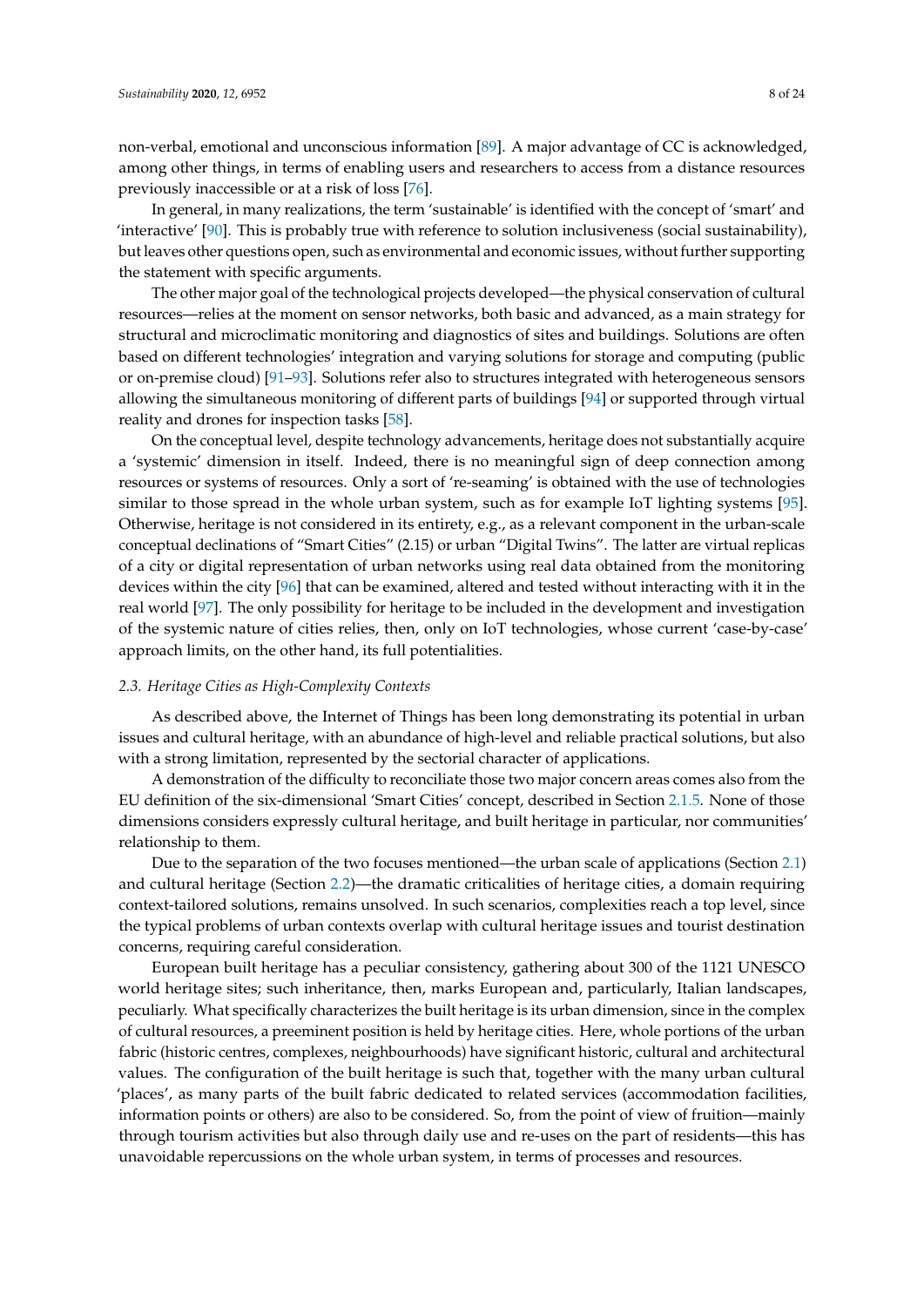Tourism activities, in particular, bring about an increase of complexity levels in urban contexts. This complexity is reflected in many different respects. On one hand, cities in themselves have a multifunctional nature; on the other hand, in the urban context different built forms, styles, customs and cultures coexist, not always harmonizing with each other. Finally, many 'micro-destinations' can be found in heritage cities, such as monuments, ancient centres, points of interest. In addition, the expression "urban tourism" is, far from being univocal, rather a category, encompassing cultural tourism, sports tourism, business tourism, together with many different forms, that are, each one in itself, "urban tourisms". Actually, "urban tourism" is more than tourism within cities, but, as pointed out in [\[98\]](#page-22-12), a type of tourism activity in a multifunctional and complex environment urban space characterized by non-agricultural based economy—such as administration, manufacturing, trade and services—and by being nodal points of transport, offering a heterogeneous range of cultural, architectural, technological, social, natural and business experiences.

Furthermore, in the use of the "space" as a resource as well as all other primary resources in cities, it is hard to discern between tourists' and residents' shares and patterns.

This complexity of urban tourism has represented the case for the development of several theorizations. The systemic approach [\[99\]](#page-22-13) identifies a tourism as an "event" that increases urban entropy (meant as the opposite of sustainability) unbalancing urban functions. Consequently, this entails traffic congestion, overcrowding, gentrification (residents' displacement, urban ousting) break out, together with conflicting uses of spaces and resources.

With reference to possible impacts, a large part of the community research has long been stressing the "double blessing" character of tourism, for its potentiality to deliver financial and social advantages to local communities and contexts together with an unavoidable deterioration of environmental and material assets. Heritage tourism is one of the main expressions of urban tourism, the one with the fastest growth rate in the general sector, and for the reasons explained above, for the most part it occurs and evolves within cities. It perfectly embodies the so-called "tourism paradox" [\[100\]](#page-22-14), i.e., the trend of tourism activities to dissipate their very nourishment.

More precisely, tourism is a high-impact sector, because it produces a disordered and uncoordinated development of cities with the overexploitation of environmental, social and economic resources as well as of spaces and of the built heritage. This point, referring to the major resource of communities enshrining historical, cultural and artistic values outlived to time's injuries for ages, sometimes encumbered by heavy modifications, often remains overlooked.

Certainly, cultural tourism is nourished by places' identity, image, and original characters and by the uniqueness of its surroundings, and can potentially support heritage in expressing itself as an added value for the residents' communities. Indeed, the development of the tourism chain helps to elevate the revenues and the living conditions of the inhabitants and of all the stakeholders involved in the related sectors. It also represents a strong motivation for people's pride towards their identity and their past generations' inheritance. One of the ultimate objectives of cultural tourism is favouring the preservation and enhancement of the complex of local values—in historical, environmental, cultural and aesthetic terms—reconnecting resources among them and to the economic and physical development of cities. A further paradox is, then, the fact that tourism tends to reassess and preserve heritage's cultural value, but also to deteriorate its materiality. Nevertheless, heritage protection, on one hand, and economic interests on the other mainly act as contrasting forces within a match whose fortune depends on circumstances. Consequently, it is very difficult, and a delicate task, to harmonize cultural priorities and economic profit, or balance sustainable management of cultural heritage and socioeconomic development needs.

In the first place, the effects of intensive and excessive fruition reflect on the conservation state of heritage assets: voluntary or involuntary damage difficult to prevent in crowded contexts, effects on the microclimate of delimited spaces and the alteration of environmental parameters, and so on. These add to the problems that traditionally affect the built heritage regardless of its location (whether in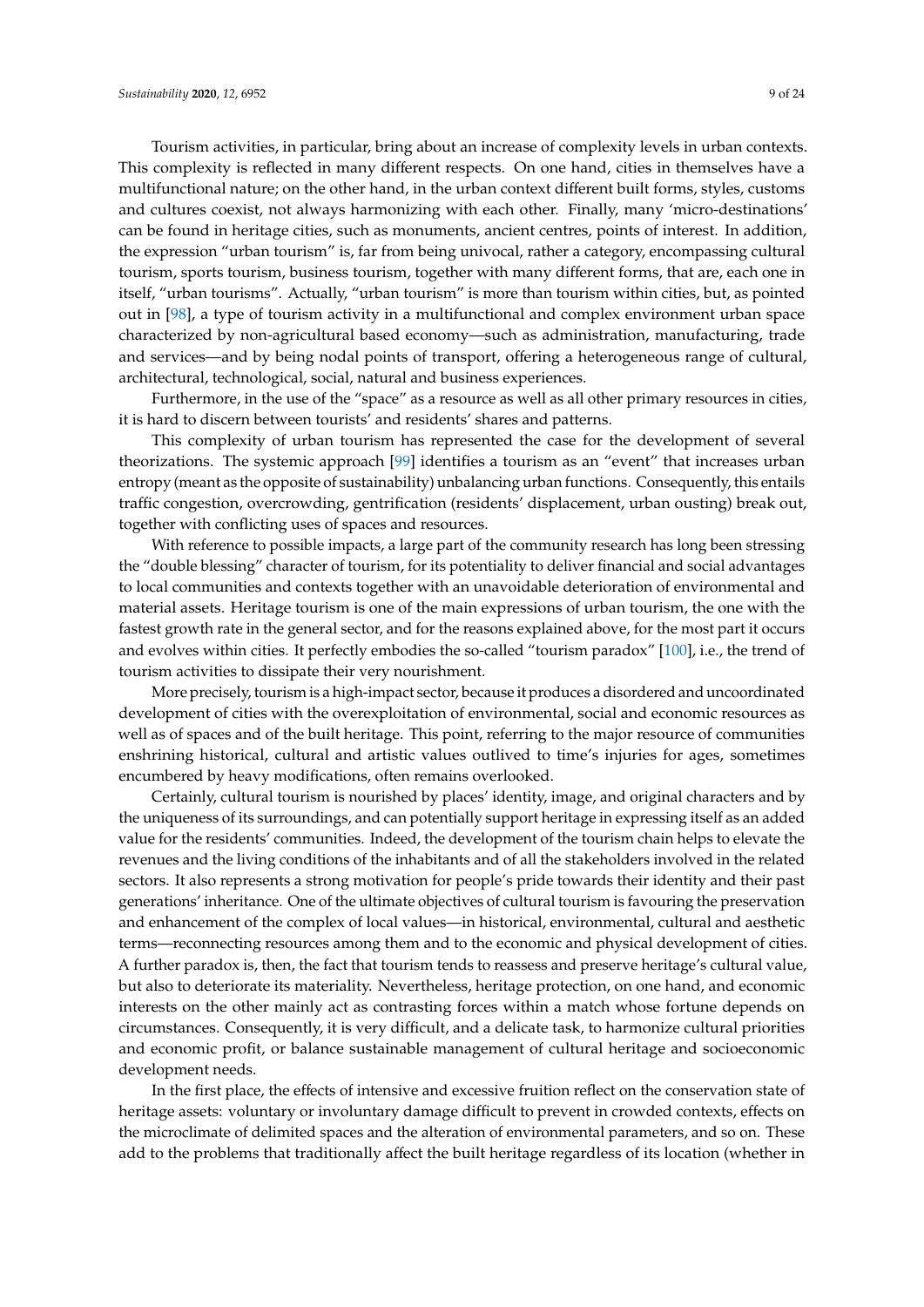cities or not), such as exposure to the risk of extreme events and the general limitation of dedicated budget for conservation and maintenance.

Moreover, the impacts produced through the intensive fruition of heritage extend far beyond individual resources, affecting the whole urban context.

In the "vicious circle" of destinations' development cycle described by Russo [\[101\]](#page-22-15), the development process of tourism in heritage cities can become highly unsustainable. In the initial phase, first tourists ('pioneers') are individuals with a specific inclination to cultural and aesthetic contents. As the city gains in reputation as a destination, the rise in arrivals determines the first investments in infrastructures and services. This, in turn, activates and fosters a more intense urban development, with conspicuous tangible and intangible advantages and a strong push to the local economy. In the maturity phase, global instead of local stakeholders come into play, monopolizing the delivery of goods and services, uncaring of residents' interests. Thus, for the whole system of the city, further phases of stagnation and decline begin, in which the increase in costs is not balanced through benefits for the resident community and the local economic system collapses. The tourist area expands outside the central areas due to the growing demand, while cultural resources and related facilities (buildings, roads, parking areas), concentrated in the centre, are overexploited. When the tourist market reaches its saturation point, satellite businesses related to it are swept away due to the increase in central areas' costs. Strict tourist activities keep their location in the city centre, which is thus monopolized by tourist functions, and gentrification begins. At the same time, residents' tolerance towards tourists, very high in the beginning, decreases drastically due to the absence of visible advantages for local communities.

The problems related to the intensive fruition of heritage, such as overtourism, resource consumption, loss of significance, congested mobility, assume then in European heritage cities large and systemic dimensions, not concentrated on single sites or monuments, but rather diffused. This criticality is destined to grow further in time, as it is estimated that by 2030, 68% of the world population will live in cities [\[102\]](#page-22-16). It requires then sustainable solutions for the management and conservation of cultural resources, which are also context-sensitive.

#### <span id="page-9-0"></span>**3. Proposed IoT Approaches for Heritage Cities in The Italian Context**

The Italian context of heritage cities is particularly variegated from the north to the south, comprising main famous destinations such as Roma, Firenze, Napoli, Venezia, Verona, Perugia, Lecce, together with less extended, but equally valuable towns such as Matera, Siracusa, Urbino, Orvieto, Fabriano, Assisi, Noto, and small municipalities or centres, such as San Gimignano, Alberobello, Pienza, Fontanellato, Gradara, Cisternino.

In such a kaleidoscopic heritage, ICTs have been long unfolding their potential for well-defined purposes, mainly separating physical conservation and tourist promotion of resources, which are, as mentioned above, much more interrelated as can be thought. In the wide scenario described above, where the extent of impacts affects the whole urban system, it is crucial to rely on solutions conceived from a wider perspective, which:

- look at heritage within a systemic approach to city and its unicum (resources, barriers, users);
- look at heritage fruition and at users' relation to it no long as conceptually separated from cultural resource conservation, since the former influences significantly the latter and can thus represent a possible action strategy for its pursuit.

As explained, the IoT can operate a deep change in the way we approach heritage and solutions for it in favour of a more systemic perspective, as it requires and deserves. Possible solutions, however, need to be carefully calibrated in respect to the context.

In the general debate, a traditional distinction prevails between large cities and smaller towns, attaching to them great differences in relation to heritage-related objectives. In particular, Reference [\[89\]](#page-22-4) identifies for 'cities' the liveability of present as main task, against the more time-spanning goals of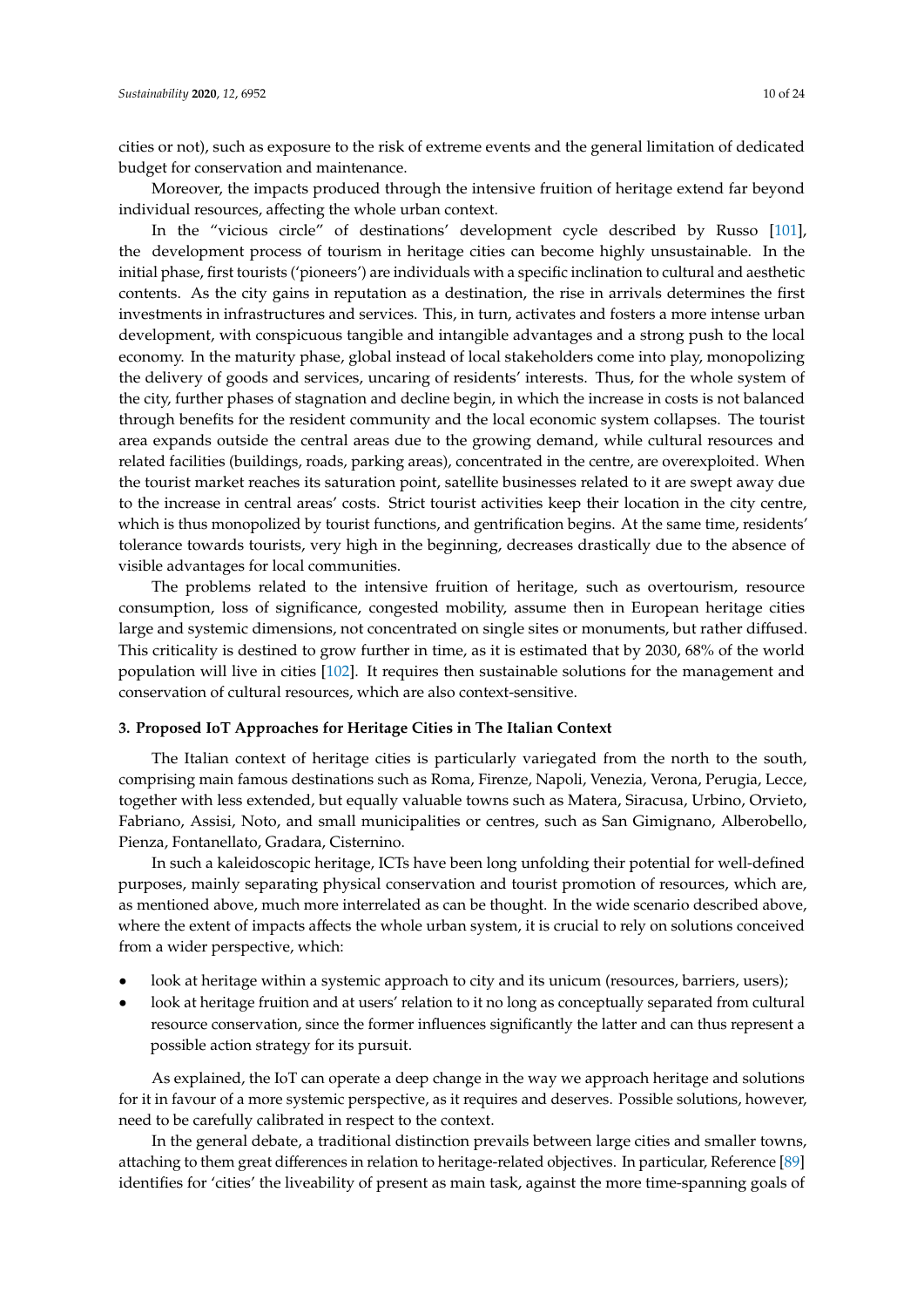'towns', engaged in the simultaneous pursuit of greater liveability, future development planning and recovery of past values. As a consequence, technological solutions are also developed from within well-separated domains and built upon different basic principles. Furthermore, from a "structural" perspective, there is a prevailing belief that small towns are rather underdeveloped and decaying in respect to cities: "Smart towns are facing serious challenges, including declining downtowns and incompatible development in historic areas/loss of community character, loss of natural areas and open space, suburban-style large-lot growth at city edges, limited housing choices, lack of transportation options, limited planning capacity, and opposition to regulations" [\[103\]](#page-22-17).

In the Italian context, large and medium-to-small urban contexts are not so sharply characterized, at least with reference to the wide field of heritage cities and towns. On one hand, it must be considered that also in large heritage cities there is the strong need to preserve the values of the past, due to the depersonalization resulting from complex urban dynamics. These are linked to intense flows of all tourism 'modes', but also to employment-related displacement and immigrant flows of last decades; moreover, 'cities' are also engaged in reducing the complexities of development through correct planning actions.

On the other hand, exactly for their marked cultural value, small heritage 'towns' are also currently invested by a huge and growing attention to their new and alternative cultural offers and in general to a re-evaluation of their peculiar lifestyles. Due to a stunning growth of visit flows—foreign and domestic tourists 'discovering' those new destinations and their treasures for the first time—small towns, just like big cities, are also facing a challenge to manage the present and pursue higher levels of life quality. On the contrary, local communities' increased awareness of their identity and uniqueness enlighten small centres' problems of revitalization, also due to a deeper integration of historical areas and buildings in the social and productive life of the local urban fabric.

As for the goals of the implemented solutions, then, no specific distinction can be made, since generally, in all Italian heritage cities or towns all temporal perspectives—past, present, future—are equally present, although with varying prevalence. Then, revitalization and conservation, liveability and planning are homogeneously pursued across different-sized municipalities.

An indirect proof of that is the effort to apply the 'smart' paradigm for the achievement of those objectives, giving life to interesting solutions in large cities (Torino, Firenze, Bologna) as in 'minor' contexts (Benetutti, Città di Castello, Fabriano, Formigine) [\[104\]](#page-22-18), equally.

Moreover, the recent Italian Smart Cities online platform—an initiative of the Italian Association of Municipalities—shows that project capacities are lively already at all urban scales [\[105\]](#page-23-0). The latest "Smart Land" program of ANCI, the Association of Italian Municipalities [\[106\]](#page-23-1) will strengthen the role of small local municipalities and communities, already among the main drivers of overall Italian development.

Due to structural reasons, a quite different distinction could rather be made among different scale contexts. In this sense, surely small administrations in general, then also heritage towns, suffer, on one hand, from lack of differentiated transportation systems, limited availability of financial and staff resources and specialized skills needed to address the challenge of innovation [\[103\]](#page-22-17). Across Europe, they are generally less equipped than large cities to respond to quite similar challenges due to the limited size of their economy [\[107\]](#page-23-2). Those differences have direct repercussions on the development of IoT solutions in different application domains, which will be further discussed.

Apart from size-related issues, two other factors influence IoT implementation in heritage cities. The first one pertains to the need to re-think the objectives of heritage projects. For decades, the debate on actions for heritage has been marked by the dichotomy between the physical conservation of resources and their fruition. Such distinction has been naturally transferred to the solutions adopted. As described in the previous paragraphs, the fruition of resources based on inappropriate models has a direct impacts on their physical component. Those impacts add to lacking or poor maintenance (for limited budget at small scales, or for competing priorities within larger cities' policies) as well as to the effects of natural or induced extreme events. With respect to the latter, the former are less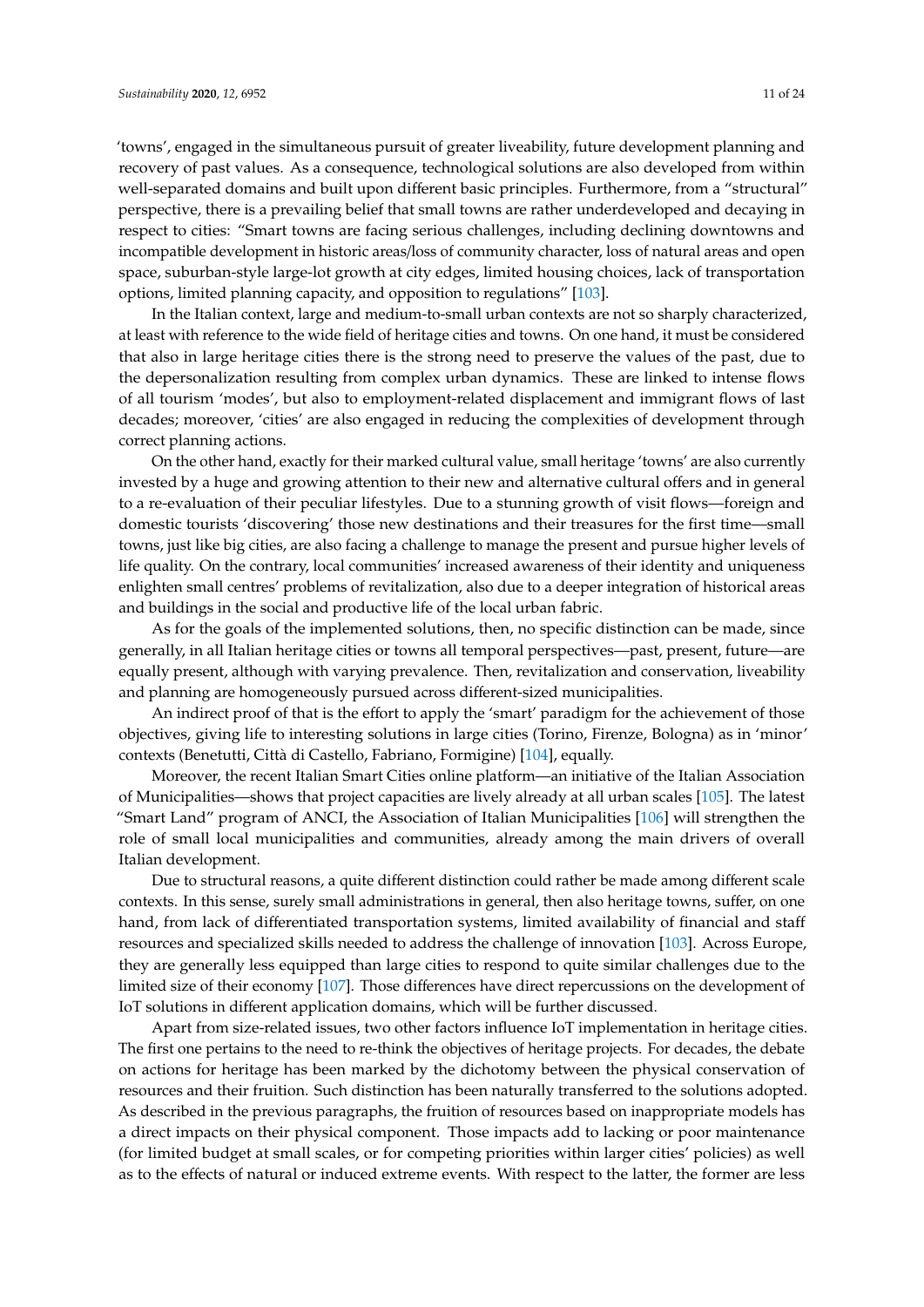disruptive but equally dramatic since they are the results of long-lasting overlooking attitudes towards actions for the built resources. In heritage cities it is then necessary to re-think the objectives of projects for heritage based on a wider concept of conservation.

The second point, directly linked to all the issues described above, relates to the ultimate purpose of development strategies at the basis of the deep technological transformation of urban contexts. In the solutions adopted, the term 'smart' has been gradually replacing the term 'sustainable'. Both in academic debates and in the everyday discourse, the 'smart city' paradigm is acknowledged as enabling the achievement of sustainability, and, according to some definitions, 'smart city' is all about the use of IoT technologies [\[108\]](#page-23-3). This seems to suggest that the means has been gradually replacing the end. This association of words leads to losing sight of the content of the sustainability concept and to pursuing 'smartness', in terms of technological infrastructuring, as a value in itself, sufficient to the end. In this way, the assessment of the three-pillars (environmental, social, economic) of sustainability requisites in implementations is omitted.

All the considerations above allow identifying appropriate directions for IoT developments for heritage cities in the Italian contexts. Considering the contextual and structural peculiarities at the different urban scales suggests, within a context-sensitive approach, to propose the coupling of two different elaboration perspectives:

- For heritage towns, simple, low-cost and easy-to-use technological solutions, proven and employing multitasking, appear adequate to cope with the equipment and structural limitations described above. Sensor-based technologies, having already reached a reliable maturity level, have the right potential to abandon the standard use of sectorial solutions (environmental monitoring, structural monitoring, user tracking) in favour of a more complex and complete knowledge of artefacts. In that, multipurpose measurements and surveys can be contextualized, so as to highlight the mutual influences among phenomena. This allows to introduce, underline and measure human contribution also in issues related to physical conservation, resulting in a greater inclusiveness and environmental compatibility of solutions. In fact, the sensor field is already mature enough to support the integration of human-building interaction, transferring it from the domain of user experience (UX) to physical conservation. In this way, users would acquire a higher awareness of the environmental and material effects of practices and behaviour. Mobile phones, sensors, RFIDs (Radio Frequency Identification Devices), actuators have been extensively used and tested in mono-purpose applications. Then, they are reliable enough to support the new goal of both offering visitors personalized cultural content and experience and enabling them to be informed in real time of the effects of their presence and actions on built resources in terms of microclimate and general indoor environment conditions. Bluetooth, suitable for short-term wireless communication, can find its use, for example, in supporting visitors movements within museums or along multi-stop visit itineraries, secure enough for use in the presence of large visit flows, and sufficiently low-cost and low-energy to be implemented in 'minor' or less known cultural sites in small towns or in small museums. ZigBee, appropriate for data transfer on smaller distances, is also a suggested solution, especially to support friendly transferring of environmental information to users, given its spread use for electrical meters and its familiarity to smart home automation;
- For heritage cities, having greater instrumental and competencies capacity, where the complexity of problems is leading towards the spreading of the digital twin paradigm, the inclusion of heritage, in its entirety, as systemic component should be supported, linking it to the study of urban space use patterns. Despite the conspicuous research in this specific city model, heritage does not seem to have received yet its acknowledgment or an effective integration in cities' descriptions, although it represents a fundamental component of the urban fabric and dynamics. Indeed, there is no trace of this issue in major reports on digital twins [\[85](#page-22-0)[,109](#page-23-4)[–111\]](#page-23-5), or even on IoT technologies, despite their general maturity level, since, to the best of the author's knowledge, no systematic document mentions urban heritage systems, and the built heritage in particular, as specific application field.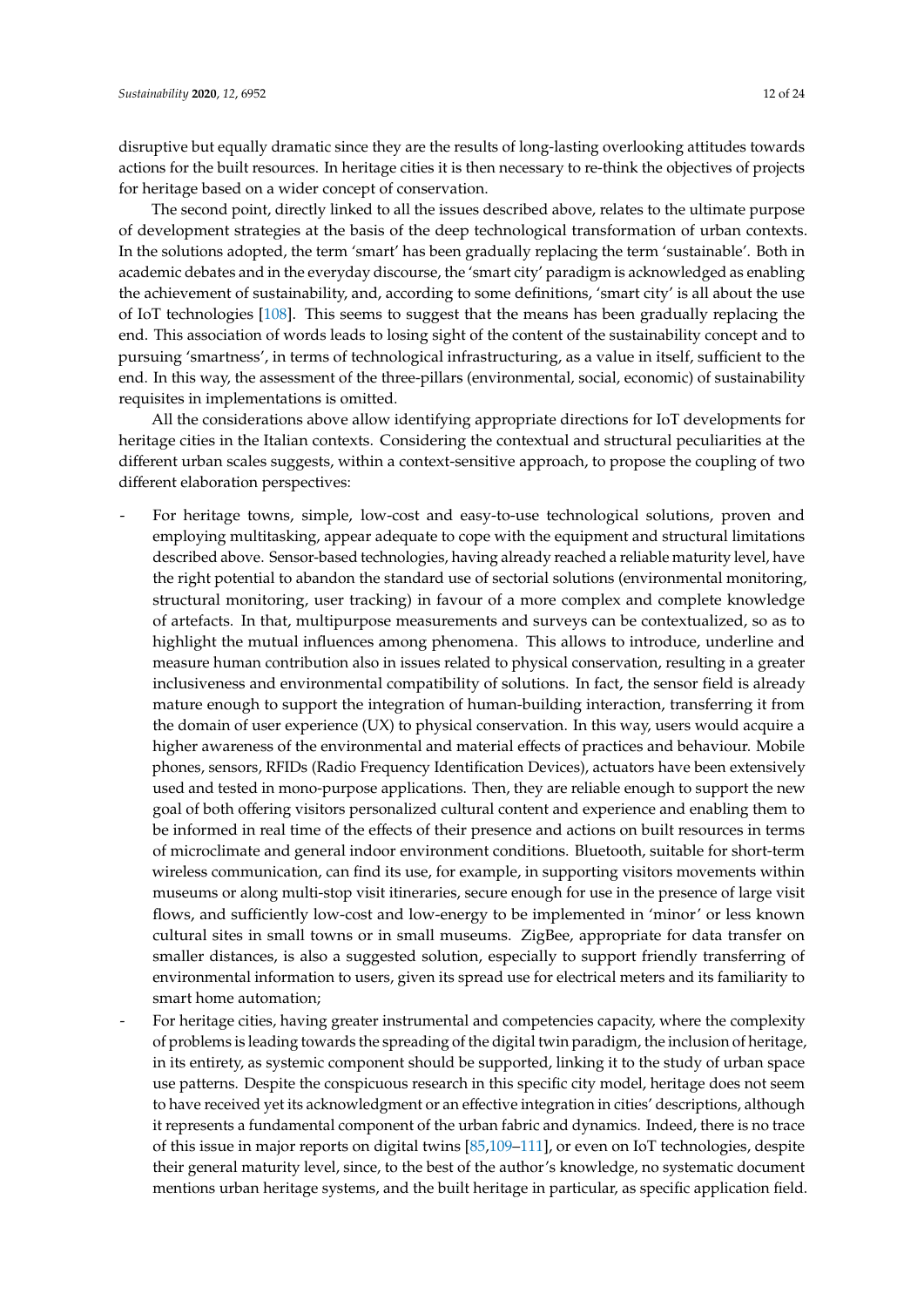Indeed, despite the high-level sophisticated and impressive solutions elaborated for single sites or collections, the application of IoT to heritage is seen by a part of the research community as being difficult to achieve at the urban scale and from a holistic perspective [\[59,](#page-20-11)[112](#page-23-6)[–114\]](#page-23-7). Additionally, in this case, the circumstance testifies an under-exploitation of their potential. Very recent efforts have been made in this sense, although strategies mainly base on the integration of the BIM paradigm, whose compatibility with the concept of digital twin is currently debated [\[85\]](#page-22-0).

However, specific technologies and protocols appear as more suitable to support solutions for heritage cities, in the sense explained above, than to heritage towns. For example, solutions based on Hypertext Transfer Protocol, supporting strong data communication over networks, can be suitable, while its main limitations – energy cost and expensiveness—can be optimized from within a systemic framework embracing the overall city-scale infrastructure and framework. Furthermore, the LoRaWan protocol, useful in global networks, can be successfully applied in solutions for heritage based on smart-city or digital-twin perspective. Constrained Application Protocol (CoAP), a web transfer protocol specific for use in resource-constrained internet devices, such as small devices with limited CPU, memory, and power or wireless sensor network nodes [\[115\]](#page-23-8), can become useful in supporting specific tasks to perform on heritage for broad conservation purposes.

Specific importance should be given, in a large urban context, to heritage semantic issues, to support knowledge on cultural resources both for conservation tasks and for personalized and environmentally sound heritage fruition. As for conservation, the relationships of single sites or monuments with their surroundings and with the overall urban fabric can be investigated. As for fruition, semantic knowledge can facilitate the construction of captivating narratives of heritage resources and support the awareness raising of users about the consequences of their urban space use patterns for visit purposes. In this sense, Semantic Web technologies, e.g., Resource Description Framework (RDF) and Web Ontology Language (OWL), should represent key elements.

The digital twin approach finds its sense in large cities, motivated by the large dimension of flows and dynamics, and by the need to reduce their complexity at the risk of losing insights in each specific issue. That same perspective would represent in small heritage towns a useless increase of complexity, that would sacrifice, through the necessary simplification, the peculiar value of towns in respect to cities. This value is represented by the highly personalized and friendly relation between humans and their context, that constitutes one of the main puzzles in digital twins.

Surely there exist instrumental differences between cities of different size, from which useful indications can be deduced. Whereas small towns have to face frequent problems of connectivity and can generally rely on a limited on-site and real-time technical support, cities have their main problems in data volumes and in their management and elaboration.

Certainly, small heritage towns have also fewer financial resources for asset conservation, and since their resources are less known, usually they do not have to manage large visit flows. Indeed, they are also less prepared to absorb the increase generated through promotion activities, and the related potential damages. Surely, they can rely on limited competencies and abilities among staff; then, the solutions elaborated should be simple and low-cost, easy to maintain and with less requirements in terms of technical support.

Heritage towns are, then, the preferential ground for the development of multi-tasking solutions, supporting both tasks of communication/promotion and physical conservation, low-cost and easy to manage. For the same structural reasons, technologies based on visitors tracking are vital for small-sized cultural contexts and museums that cannot rely on external budget.

On the contrary, large heritage cities whose objective is an overall and systemic efficiency can benefit from IoT technologies in a wider application, as is the case with Smart Cities and digital twins. Here, the most appropriate solutions are those aimed at the elaboration of efficient storing and computing technologies for the huge amount of data into play.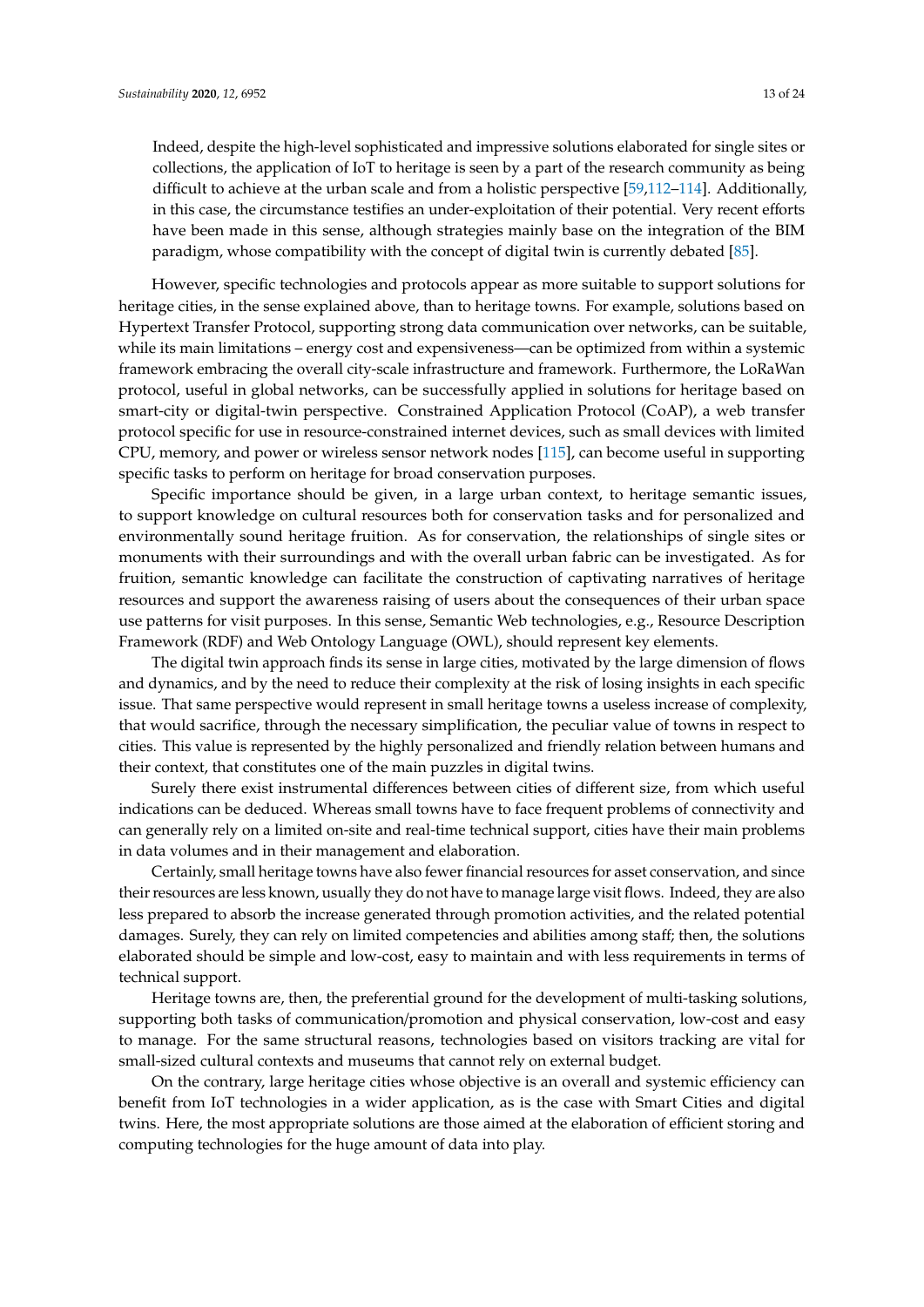Additionally, the conceptual passage from IoT to IoE can be read from two different perspectives: for small towns, to support an individual and organized relation with resources; in large ones, for taking advantage of Big Data, although this distinction is, at the operational level, much more fluid.

At a larger scale in Italy, many museums have been exploiting ICTs for their individual exhibits with excellent results, but there is an incongruence between the inspiring principles of important establishments such as Cultural Districts and Museums Networks, and the practical implementation of this ideal connection. Indeed, the 'network' mode typically pertains to administrative or managerial issues and does not reach the perception of the public, who can generally rely only on museums' individual initiatives and cultural offers. One exception is represented by the "Domenica al museo" initiative, launched in 2014 by the Italian Ministry for Cultural Heritage and Tourism [\[116\]](#page-23-9), offering free entrance to all museums and cultural sites on the first Sunday of each month, on a national basis. However, this does not imply coordinated actions related to cultural contents The IoT could greatly contribute to the concrete realization of the connection among local cultural resources and their transformation into a real 'system' to present to the public. Specific solutions able to support those two scales are then necessary.

Furthermore, individual institutions such as museums tend rather to collaborate in structural actions, such as equipping or infrastructuring, also through specific financing programs, probably due to cost optimization opportunities. Unfortunately, this collaboration does not extend to the joint definition of interconnected cultural offers. This can be due to understandable reasons of competitive strategies in a period of limited financial support for culture. Nevertheless, a change of approach is necessary, which allows to understand how the connection of possible experiences is, indeed, an effective way to establish a more intense and ongoing relation between heritage and visitors. From this perspective, every visited site can stimulate users to continue exploration elsewhere and discover other resources. In this sense, the diffusion of the IoT can also operate a significant shift in observation perspective of cultural experiences, perceived no more as a definite episode but as a moment within a wider 'sentimental' connection between different publics and the heritage.

## **4. Discussion and Conclusions**

In light of the contextual factors illustrated, the character of current technological advances described in the Background, as well as the directions emerging as more appropriate, allow to outline a multifaceted frame of possible implications and make some reflections.

When discussing the mutual influences between the IoT and the built cultural heritage, we can usefully borrow the PACT (People, Activities, Context, Technologies) model [\[4\]](#page-17-3) from the user experience (UX) domain in order to categorize the possible implications, although some of them actually affect more areas at the same time.

People—In consideration of the centrality acquired by user experience in the international debate and in implemented solutions, it is appropriate to start by analysing the possible impacts of IoT application to the built cultural heritage on users. Evidently, the connection on the net of devices largely available and familiar for users can contribute to a shift from a strongly individual, though highly customizable, relationship with heritage, to a more 'shared' and collective one. On one hand, this will possibly result in the creation of real communities of site visitors, which can feed themselves through technologies' support also to pre- and post-visit phases. Moreover, the establishment of links among people can potentially favour a more continuous and less episodic relation with heritage. In this view, the conceptual transition from the Internet of Things to the Internet of Everything will certainly offer a theoretical foundation to such development.

On the other hand, with reference to fruition, the spreading of the IoT will result in greater possibilities to facilitate the immersion in the visit context and to support more articulate direct experiences of cultural resources. Through the comparison between current and original human-heritage interaction patterns, users can have the ability to experiment with ancient vs. modern use of the built spaces. Moreover, the enlarged use of common and low-cost devices can provide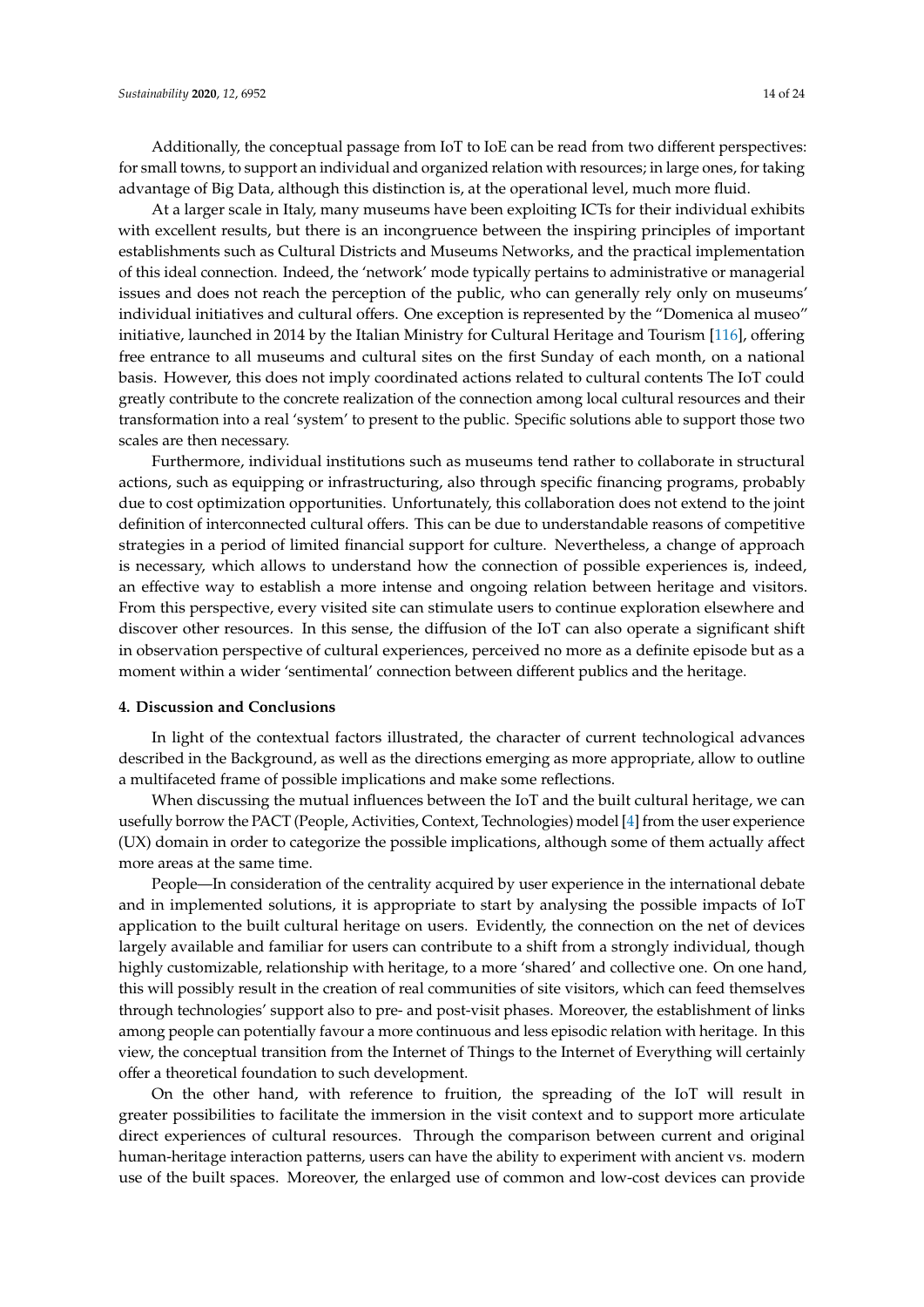real-time data on environmental parameters and their variations in accordance with fruition intensity, and on interaction modalities, with a twofold outcome. Indeed, such data will enable users to acquire greater knowledge and awareness about the effects of their behaviours on the visited resources. At the same time, they will deliver management and conservation professionals the information needed to set up correcting actions.

However, another issue must also be considered. This is related to the so-called 'resistance to the system', borrowed from the psychology domain, meaning by 'system' the context where the technological advancement occurs. In this specific case, then, the possible resistance of users towards the adoption and acceptatance of IoT principles should also be considered. At a practical level, this pertains to their actual willingness to make use of devices allowing them to become active parts of global networks. On one hand, the availability of tools for remote control is more easily accepted by end users, such as in smart homes, as they maintain a role of "data utilizers". On the other hand, in the human-heritage interaction, their role becomes twofold, since, to the possibility to use data and opportunities to acquire new knowledge, the role of users as "data suppliers" must also be added, e.g., through the use of wearable devices for movement and behaviour tracking. Undoubtedly, in some cases, the potential spreading is eventually reduced since the need to take along those devices during the visit can be perceived as a burdening or a binding condition or, in an extreme interpretation, even as an intrusion in their freedom to move and behave.

Beyond the time span and site of the visit experience, also the general need to 'stay connected' in everyday life, and the possible unacceptance of those conditions must also be considered. Such unacceptance can be due to privacy reasons or simply to a higher perception of the limitations entailed, compared to the obtainable benefits. Moreover, given the huge diffusion of IoT technologies, it can be reasonably expected that average users can end up feeling 'excluded' from the experiences of heritage if unfamiliar with such technologies or somehow in a condition of 'digital divide', i.e., unequal or poor access to ICTs or to the Internet for socioeconomic reasons [\[117\]](#page-23-10). In this way, the IoT, created with the primary potential of inclusiveness, can turn heavily 'exclusive' in fact, if pervasive and monopolizing towards communication modes. On one hand, however, technological advancements are so variegated that it is possible, in theory, to decide what to stay connected for, or not. On the other hand, in practice, it is very difficult for average users to perceive or discern the borders of such faculty. Actually, there is neither full transparency nor sufficient technical skills, among the general public, about interactions, operability and data exchange among different applications. In other words, it is not so easy for users to define autonomously the limits of their own privacy; they 'believe' to choose, but beyond certain limits, they lose sight of the routes followed by data about them.

Activities—Many direct impacts on activities related to the fruition, conservation, communication and management of the built heritage are also exerted by the coming and diffusion of the IoT.

One first consideration refers to museums, already enabled through ICTs to transform their collections from communication 'objects' to 'subjects', enlivening cultural resources in the users' perception. Thanks to the IoT, those same museums now gain the opportunity to turn from simple 'neutral containers' of resources into communication subjects, with unique features. Due to the high connectivity of the IoT and to the possibility to support the explicitation of semantic interrelations among resources, museum buildings lose their 'neutrality' towards their hosted content. The displayed resources being equal, different museums, or the same museum in different occurrences, can emphasize different meanings or facilitate different cognitive paths, as well as realizing different connection frames with the surrounding urban systems. Then, their use of technologies can deeply change the overall significance of the heritage they enshrine in respect to the expected publics and local communities.

Furthermore, this kind of dynamics can be triggered not only in museum management and designing decisions, but also 'from the bottom'. Historical buildings, and architectural heritage in general, are carriers of fundamental values in themselves, in relation to their construction period and to their meaning in respect to it. However, individuals also, through their memories and the specific significance they personally attach to those assets, are carriers of values referable to them.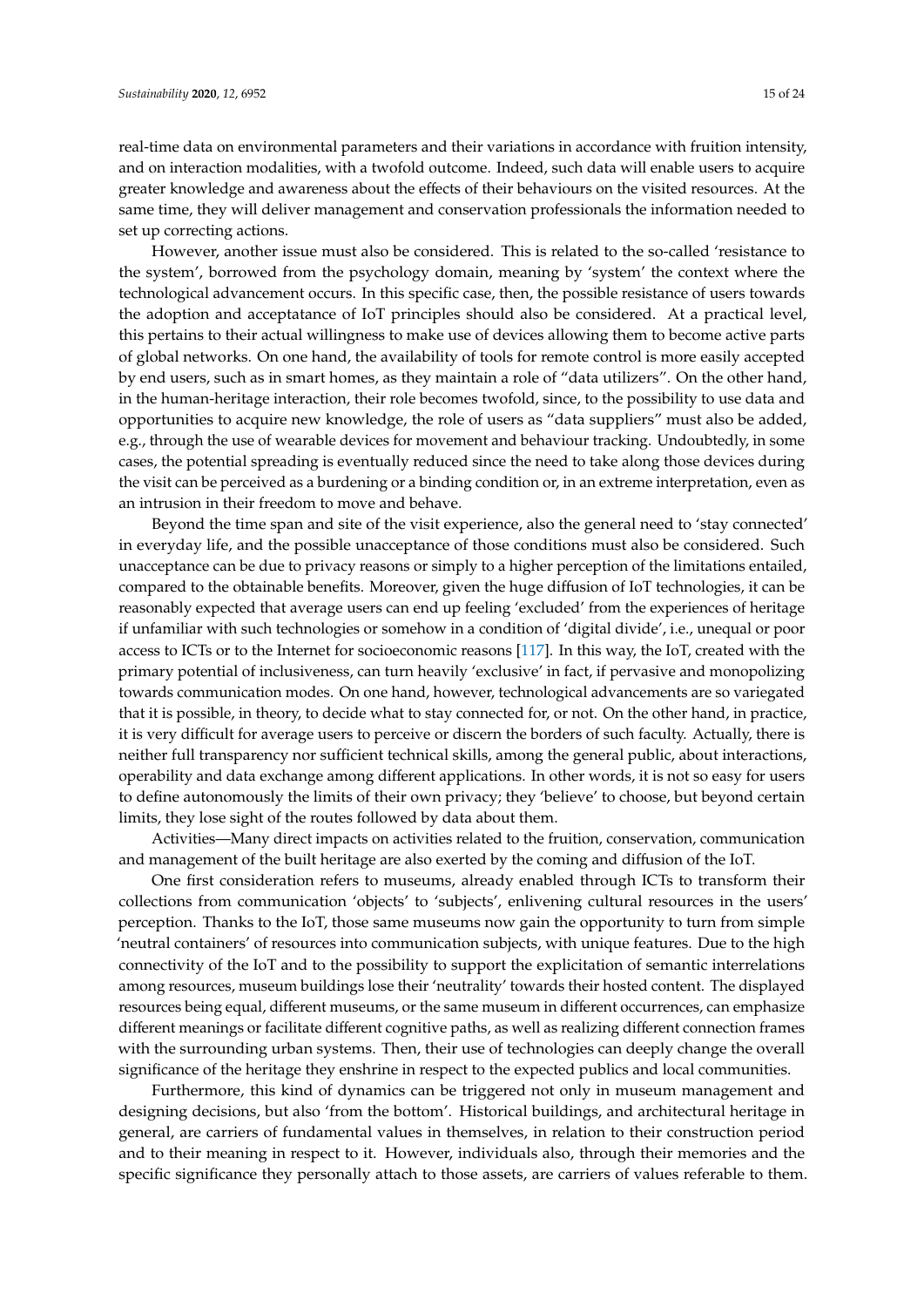Then, all those objective and subjective values are complementary and add up together. Overall, the community can give thus a different 'vision' of those assets. The connectivity of the IoT and its semantic support promote participative approaches in which communities re-elaborate such new vision and favour the synthesis of history and memory, and thus encourage the conservation of the sites' significance.

From the point of view of heritage knowledge and information, visitors' tracking, both to deduce their preferences for fruition purposes and to monitor their environmental behaviour and the related motivations for damaging prevention, is also a way to obtain really reliable data. In fact, those data are unbiased by explicit and direct requests of interviewers, as is the case with data from questionnaires and surveys. The usefulness of sensor networks, then, goes far beyond the design of subsequent exhibitions or events. Prior to this, the use of sensors and actuators, clearly allows reducing the physical impact on assets by minimizing the invasive character of conservation actions on delicate built heritage.

Contexts—The structural differences between 'heritage cities' and 'heritage towns' for our country have been previously discussed; given the different sizes of urban heritages, the solutions should be conceived taking into consideration the specific structural features of real application contexts. When fine-tuned against their context and based on a correct identification of their peculiar priorities to pursue, the realizations will have positive effects in terms of liveability, recovery of past values, safeguard of resources' physical integrity, planning of future developments.

Surely also other elements of the national contest must be considered. From a technological perspective, the report of the Polytechnic of Milan's Observatory on the diffusion of the IoT in Italy [\[118\]](#page-23-11) has put into light how the fastest-growing IoT segment in the country is represented by simple and low-cost applications. We can deduce, then, that a strong, lively and creative and impulse to design will come in the very next years from small heritage towns, enabled to manage smaller-scale problems with smaller budget and means through that kind of tools.

At the regulatory level, the "Industry 4.0 National Plan" of the Italian Ministry for Economic Development [\[119\]](#page-23-12) identifies three specific action channels in relation to the current and forthcoming investments: instrumental interventions, education programs and the definition of open standards. Consequently, the prospects for the growth of the IoT and the spreading of IoT-based solutions for heritage cities will find positive preconditions if they will focus and connect to those strategies.

Finally, the same plan attaches great relevance to the IoT as the *trait d'union* between information technology (IT) and operational technology (OT). Interpreting this statement in an extensive sense, we can reasonably deduce that the IoT will represent more and more an essential interface in all the processes based on the implementation of knowledge for operational purposes. Then, projects for heritage will also be considered feasible and receive support only on condition that they are built upon the IoT paradigm, which will thus become an inescapable component and design perspective.

Technologies—In operational terms, the IoT is experiencing a transitional phase from a specialized design of implemented solutions (siloed applications) towards a wider and cross-cutting project capacity, with a more integrated vision of heritage. This results in the shift from mono-focus infrastructures to the definition of multi-purposed environments, allowing, through the detection and use of heterogeneous data, for a more complex knowledge of reality.

In line with such general development of technologies, also in this case heritage towns, for which the present article has identified simple and multitasking solutions as the more appropriate ones, they have the most promising preconditions for the success of solutions for heritage.

Moreover, the growing diffusion of devices—sensors in the first place—and data to be managed and processed entails an equally growing need for applications to be developed, in order to cover the full range of their possible uses and optimize the related costs. Significant creativity efforts will be then required of technologies, in order to both multiply the possibilities for dedicated applications and to combine them within multipurpose solutions for the built heritage.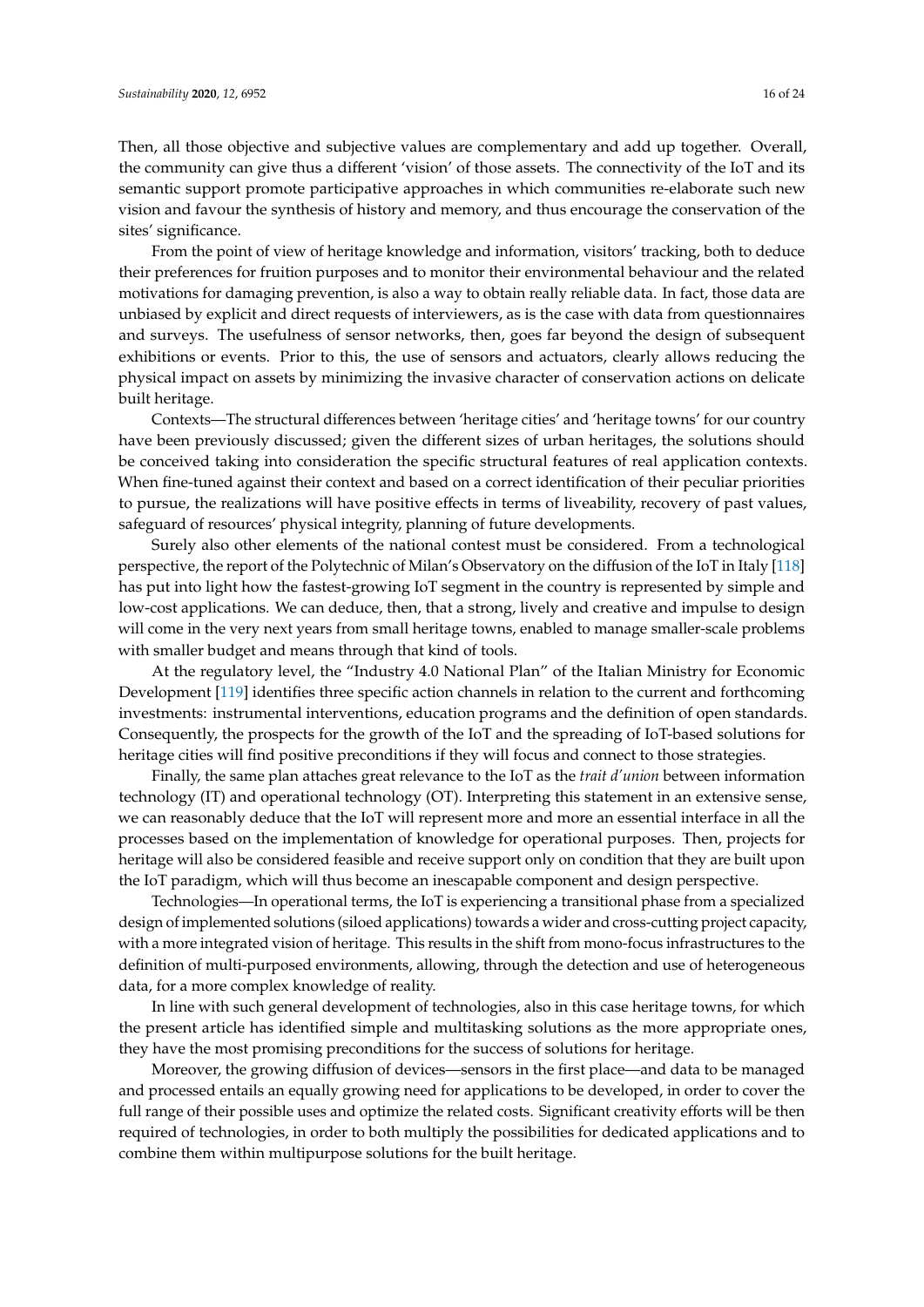But much more will be required of IoT technology in order to solve two main issues and express its full potential. Although the storing, processing and interoperability of data are currently the focus of a large part of research efforts in general urban-scale IoT systems, the application to whole urban heritages has its own peculiar barriers. In particular, Gaiani et al. [\[120\]](#page-23-13) underline a total lack of accessibility to specialized information with a prevailing fragmentation of processes.

It must be considered that heritage lifecycle is a process marked by a high level of knowledge stratification, since it involves multifaceted specialized knowledge from a number of domains: engineering, architecture, materials science, physics, history, social science, and others are involved, for example, in conservation activities. Then, one main barrier to a wide application of the IoT to heritage is the difficulty in transferring the relevant information to each different stakeholder. The problem in relation to fruition is even bigger, since the general public also comes into play. Then, while a large part of researchers are currently committed to the dilemma between edge or cloud computing, a shift from data to knowledge management will probably represent one main direction for future research. In this sense, filtering techniques and semantic links could play a role in order to support the creation of the different knowledge patterns required.

Another challenge lies in the marked dynamicity of data and information needed for more effective large-scale event monitoring and risk mapping, which needs adequate solutions. The Risk Map of the Italian Cultural Heritage has been sensibly evolving in the last thirty years, and relies now on a complex systems of interoperable informative systems [\[121](#page-23-14)[,122\]](#page-23-15). However, these are largely based on Geographic Information Systems (GIS or webGIS), allowing, to a certain extent, process monitoring and a good level of forecasting capacity, but could further benefit from IoT technologies. Remote sensing is already a reliable practice with reference to structural and environmental monitoring. However, the dynamic nature of man-induced risks is not fully reined, while it could be better managed through a wider integration of available and affordable devices.

The spreading of the IoT in the field of tangible heritage can also have further effects on technologies, with reference to costs. Indeed, it can be considered that, in general, as ICTs become part of wider and more integrated technological systems or infrastructures thanks to the IoT, they can see their specific costs sensibly reduced. In the specific field of museum facilities or large cultural buildings and complexes, this can have a great relevance from the point of view of assignment procedures for the implementation of full-scale IoT-based solutions. In the case of local Cultural Districts or Museum Networks, the interconnection of more museums and of their respective cultural resources will possibly rely on a more definite competitiveness. In fact, businesses or consultants from the private sector can offer, for larger assignments, lower rates, e.g., by reducing the hourly labour fees or taking advantage of scale economies in the procurement of components in large amounts.

Furthermore, the effects on the technological domain can potentially propagate also beyond its strict borders. The need to shift from sectorial applications to wider perspectives for the intrinsic exigencies of the heritage, ranging from more simple applications up to the experimentation of the digital twin concept, will entail also the need for specific professional profiles such as system integrators. This will eventually have repercussions both on the occupational sector and in the education system. Although such impact has a general nature, it acquires in the field of heritage, for the reasons explained in Section [3,](#page-9-0) a peculiar relevance.

Another important issue to consider in IoT applications to the built heritage is the 'time' variable. We know that very little of the digital information produced decades ago is still existing or useful today, since many of the supports used are no longer available or usable. On one hand, the built heritage is, in terms of both physical consistence and values, a resource to preserve in order to prevent its loss in time. On the other hand, knowledge about it, acquiring value in itself, should also be safeguarded in the same way, in order to transfer it to future generations. Consequently, IC and IoT technologies are now facing the challenge of conceiving storing modalities that survive time; in this sense, and considering the increasing recurrence of extreme events jeopardizing physical heritage resources, their eternity cannot be taken for granted. As we cannot rely on the possibility to digitalize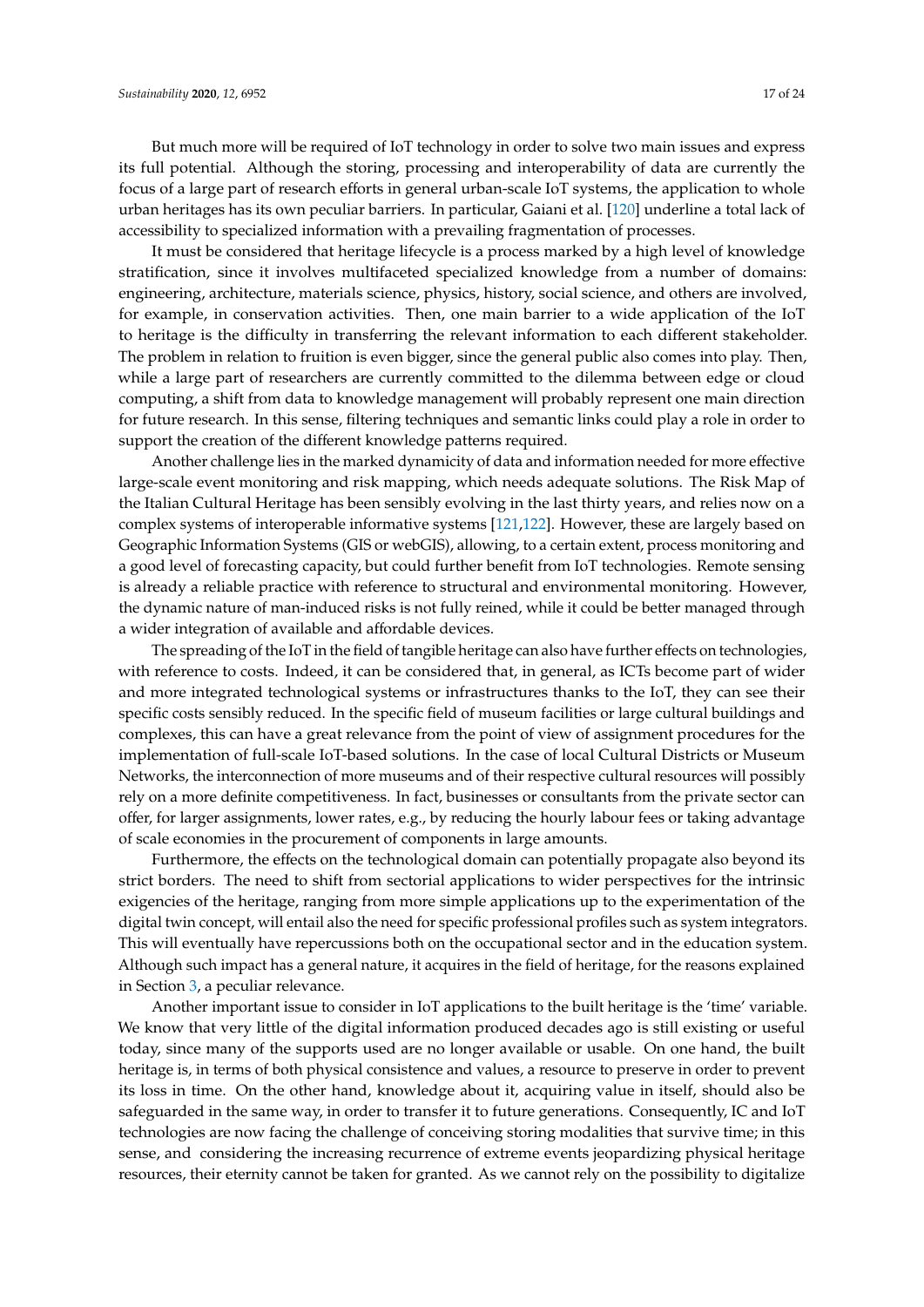knowledge on a cyclical or recurrent basis, it is necessary that the IC and IoT technological domains define collection and management modalities specifically designed to minimize their obsolescence or unusability.

From a more general perspective, the trend to replace 'sustainability' through 'smartness' requisites in projects for the urban environment and heritage has already been mentioned. This consequently leads to the tendency towards a strong specialization of technological solutions in terms of single goals, sometimes delivering highly refined but end-in-themselves solutions and losing sight of more general and systemic objectives. In order to overcome this approach, as urban contexts are now requiring, and to regain a wider look at cultural and especially built heritage problems, the Internet of Things can bring a paramount contribution. Thanks to its features, it can transform the built heritage of our cities and towns, up to now objects of conservation and promotion actions, in an active urban system, in continuous contact and communication with its users and managers. In the last decades, the international discourse underlined the need to pursue the objective of financially self-sustained heritages, through their ability to attract paying publics. Now the emerging conflicts between local needs for economic development and the necessity to maintain acceptable sustainability levels stress the urgency to operate a balance. The IoT can represent the key factor for this adjustment or 'regulatory' action and deliver the tools to reposition economic growth and sustainability within the right holistic perspective, through a different reading of the tasks of knowledge, promotion, fruition and conservation of the built heritage.

**Funding:** This research received no external funding.

**Conflicts of Interest:** The author declares no conflict of interest.

#### **References**

- <span id="page-17-0"></span>1. Ministero Beni e Attività Culturali, Piano Strategico di Sviluppo del Turismo 2017–2022. Available online: https://www.beniculturali.it/mibac/multimedia/MiBAC/documents/[1481892223634\\_PST\\_2017\\_IT.pdf](https://www.beniculturali.it/mibac/multimedia/MiBAC/documents/1481892223634_PST_2017_IT.pdf) (accessed on 20 April 2020).
- <span id="page-17-1"></span>2. UNESCO. List of Factors Affecting the Properties. Available online: https://[whc.unesco.org](https://whc.unesco.org/en/factors/)/en/factors/ (accessed on 20 April 2020).
- <span id="page-17-2"></span>3. Connect All the Things—Internet of Things Statistics 2020. Available online: https://[review42.com](https://review42.com/internet-of-things-stats/)/internet[of-things-stats](https://review42.com/internet-of-things-stats/)/ (accessed on 20 April 2020).
- <span id="page-17-3"></span>4. Triberti, S.; Brivio, E. *User Experience—Psicologia Degli Oggetti, Degli Utenti e Dei Contesti d'uso*; Maggioli s.p.a.: Sant'Arcangelo di Romagna, Italy, 2016; pp. 16–27.
- <span id="page-17-4"></span>5. Gokhale, P.; Bhat, O.; Bhat, S. Introduction to IOT. *Iarjset Int. Adv. Res. J. Sci. Eng. Technol.* **2018**, *51*, 41–44.
- <span id="page-17-5"></span>6. Internet4Things. IoT (Internet of Things): Significato, Esempi e Applicazioni Pratiche. Available online: https://www.internet4things.it/iot-library/[internet-of-things-gli-ambiti-applicativi-in-italia](https://www.internet4things.it/iot-library/internet-of-things-gli-ambiti-applicativi-in-italia/)/ (accessed on 2 May 2020).
- <span id="page-17-6"></span>7. Chauhan, V.; Patel, M.; Tanwar, S.; Tyagi, S.; Kumar, N. IoT Enabled Real-Time Urban Transport Management System (pre-print). *Comput. Electr. Eng.* **2020**, *86*, 106746. [\[CrossRef\]](http://dx.doi.org/10.1016/j.compeleceng.2020.106746)
- <span id="page-17-7"></span>8. Puri, V.; Jagdev, S.S.; Tromp, J.G.; Van Le, C. Smart Bicycle: IoT-Based Transportation Service. In *Intelligent Computing in Engineering. Advances in Intelligent Systems and Computing*; Solanki, V., Hoang, M., Lu, Z., Pattnaik, P., Eds.; Springer: Singapore, 2020; Volume 1125, pp. 1037–1043.
- <span id="page-17-8"></span>9. Tegeltija, S.; Ostojić, G.; Stankovski, S.; Kukolj, D.; Tejić, B. Food Delivery Using Cargo-Bikes with IoT. In Proceedings of the 25th International Joint Conference on Industrial Engineering and Operations Management—IJCIEOM 2019, Novi Sad, Serbia, 15–17 July 2019; Anisic, Z., Lalic, B., Gracanin, D., Eds.; Springer: Cham, Switzerland, 2019; pp. 483–491.
- <span id="page-17-9"></span>10. Avatefipour, O.; Sadry, F. Traffic Management System Using IoT Technology—A Comparative Review. In Proceedings of the 2018 IEEE International Conference on Electro/Information Technology (EIT), Rochester, MI, USA, 3–5 May 2018; pp. 1041–1047.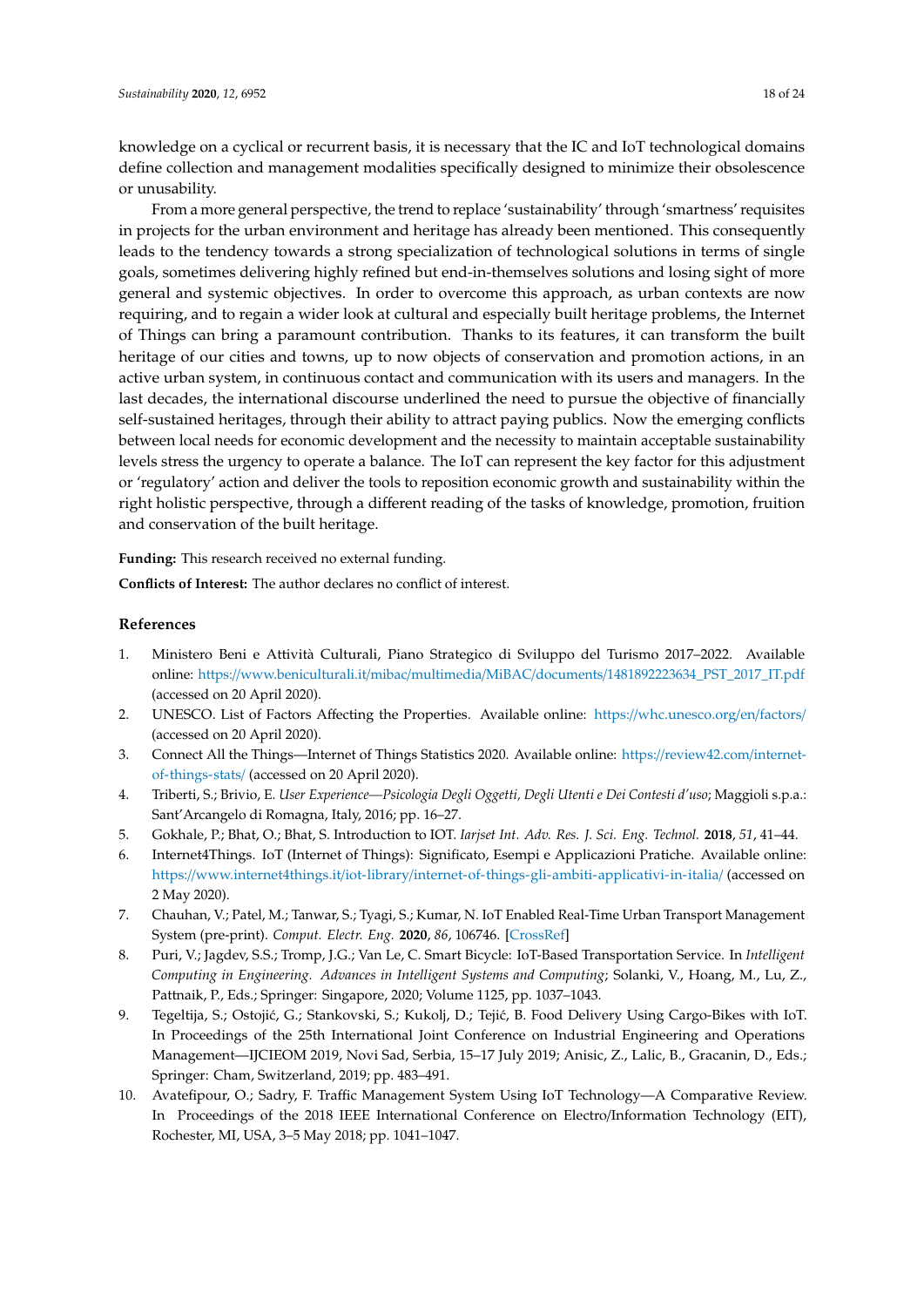- <span id="page-18-4"></span>11. Aneiba, A.; Nangle, B.; Hayes, J.; Albaarini, M. Real-time IoT Urban Road Traffic Data Monitoring using LoRaWAN. In Proceedings of the 9th International Conference on the Internet of Things (IoT 2019), Bilbao, Spain, 22–25 October 2019; Association for Computing Machinery: New York, NY, USA; pp. 1–8.
- <span id="page-18-0"></span>12. Vujić, M.; Mandžuka, S.; Dedić, L. IoT Concept in Cooperative Traffic Management. In *New Technologies*, Development and Application II; Karabegović, I., Ed.; Springer: Cham, Switzerland, 2020; pp. 406-410.
- <span id="page-18-1"></span>13. Jabbar, R.; Shinoy, M.; Kharbeche, M.; Al-Khalifa, K.; Krichen, M.; Barkaoui, K. Urban Traffic Monitoring and Modeling System: An IoT Solution for Enhancing Road Safety. In Proceedings of the 2019 International Conference on Internet of Things, Embedded Systems and Communications (IINTEC), Tunis, Tunisia, 20–22 December 2019; pp. 13–18.
- <span id="page-18-2"></span>14. Taha, A.M. An IoT Architecture for Assessing Road Safety in Smart Cities. *Wirel. Commun. Mob. Comput.* **2018**, *2018*, 8214989. [\[CrossRef\]](http://dx.doi.org/10.1155/2018/8214989)
- <span id="page-18-3"></span>15. Jiang, N.; Tian, E.; Daneshmand Malayeri, F.; Balali, A. A new model for investigating the impact of urban knowledge, urban intelligent transportation systems and IT infrastructures on the success of SCM systems in the distributed organizations. *Kybernetes* **2020**. [\[CrossRef\]](http://dx.doi.org/10.1108/K-04-2019-0288)
- <span id="page-18-5"></span>16. Rosero-Montalvo, P.D.; López-Batista, V.F.; Peluffo-Ordóñez, D.H.; Lorente-Leyva, L.L.; Blanco-Valencia, X.P. Urban Pollution Environmental Monitoring System Using IoT Devices and Data Visualization: A Case Study. In *Hybrid Artificial Intelligent Systems*; Pérez García, H., Sánchez González, L., Castejón Limas, M., Quintián Pardo, H., Corchado Rodríguez, E., Eds.; Springer: Cham, Switzerland, 2019; Volume 11734, pp. 686–696.
- <span id="page-18-6"></span>17. Rybarczyk, Y.; Zalakeviciute, R. Machine Learning Approach to Forecasting Urban Pollution. In Proceedings of the 2016 IEEE Ecuador Technical Chapters Meeting (ETCM), Guayaquil, Ecuador, 12–14 October 2016; pp. 1–6.
- <span id="page-18-7"></span>18. Zappatore, M.; Loglisci, C.; Longo, A.; Bochicchio, M.A.; Vaira, L.; Malerba, D. Trustworthiness of Context-Aware Urban Pollution Data in Mobile Crowd Sensing. *IEEE Access* **2019**, *7*, 154141–154156. [\[CrossRef\]](http://dx.doi.org/10.1109/ACCESS.2019.2948757)
- <span id="page-18-8"></span>19. Baucas, M.J.; Spachos, P. A Scalable IoT-fog Framework for Urban Sound Sensing. *Comput. Commun.* **2020**, *153*, 302–310. [\[CrossRef\]](http://dx.doi.org/10.1016/j.comcom.2020.02.012)
- <span id="page-18-9"></span>20. Shah, S.K.; Tariq, Z.; Lee, Y. IoT Based Urban Noise Monitoring in Deep Learning using Historical Reports. In Proceedings of the 2019 IEEE International Conference on Big Data (Big Data), Los Angeles, CA, USA, 9–12 December 2019; pp. 4179–4184.
- <span id="page-18-10"></span>21. Adriansyah, A.; Dani, A.W.; Nugraha, G.I. Automation Control and Monitoring of Public Street Lighting System Based on Internet of Things. In Proceedings of the 2017 International Conference on Electrical Engineering and Computer Science (ICECOS), Palembang, Indonesia, 22–23 August 2017; pp. 231–236.
- 22. Tripathy, A.K.; Mishra, A.K.; Das, T.K. Smart Lighting: Intelligent and Weather Adaptive Lighting in Street Lights Using IOT. In Proceedings of the 2017 International Conference on Intelligent Computing, Instrumentation and Control Technologies (ICICICT), Kannur, India, 6–7 July 2017; pp. 1236–1239.
- <span id="page-18-11"></span>23. Bhartiya, G.; Pathak, P. Intelligent Lighting Control and Energy Management System. In Proceedings of the 2020 International Conference on Power Electronics & IoT Applications in Renewable Energy and its Control (PARC), Mathura, Uttar Pradesh, India, 28–29 February 2020; pp. 86–89.
- <span id="page-18-12"></span>24. He, M.; Wu, L. SIPSA: Secure IoT Protocol-Based Smart Adapter for Communicating and Optimizing Building Energy Management with Smart Grid. In Proceedings of the 2019 IEEE 10th Annual Ubiquitous Computing, Electronics & Mobile Communication Conference (UEMCON), New York, NY, USA, 10–12 October 2019; pp. 276–279.
- 25. Zhang, X.; Pipattanasomporn, M.; Chen, T.; Rahman, S. An IoT-Based Thermal Model Learning Framework for Smart Buildings. *IEEE Internet Things J.* **2020**, *7*, 518–527. [\[CrossRef\]](http://dx.doi.org/10.1109/JIOT.2019.2951106)
- 26. Havard, N.; McGrath, S.; Flanagan, C.; MacNamee, C. Smart Building Based on Internet of Things Technology. In Proceedings of the 12th International Conference on Sensing Technology (ICST), Limerick, Ireland, 4–6 December 2018; pp. 278–281.
- <span id="page-18-13"></span>27. Ramprasad, B.; McArthur, J.; Fokaefs, M.; Barna, C.; Damm, M.; Litoiu, M. Leveraging Existing Sensor Networks as IoT Devices for Smart Buildings. In Proceedings of the 2018 IEEE 4th World Forum on Internet of Things (WF-IoT), Singapore, 5–8 February 2018; pp. 452–457.
- <span id="page-18-14"></span>28. Collotta, M.; Pau, G. A Novel Energy Management Approach for Smart Homes Using Bluetooth Low Energy. *IEEE J. Sel. Areas Commun.* **2015**, *33*, 2988–2996. [\[CrossRef\]](http://dx.doi.org/10.1109/JSAC.2015.2481203)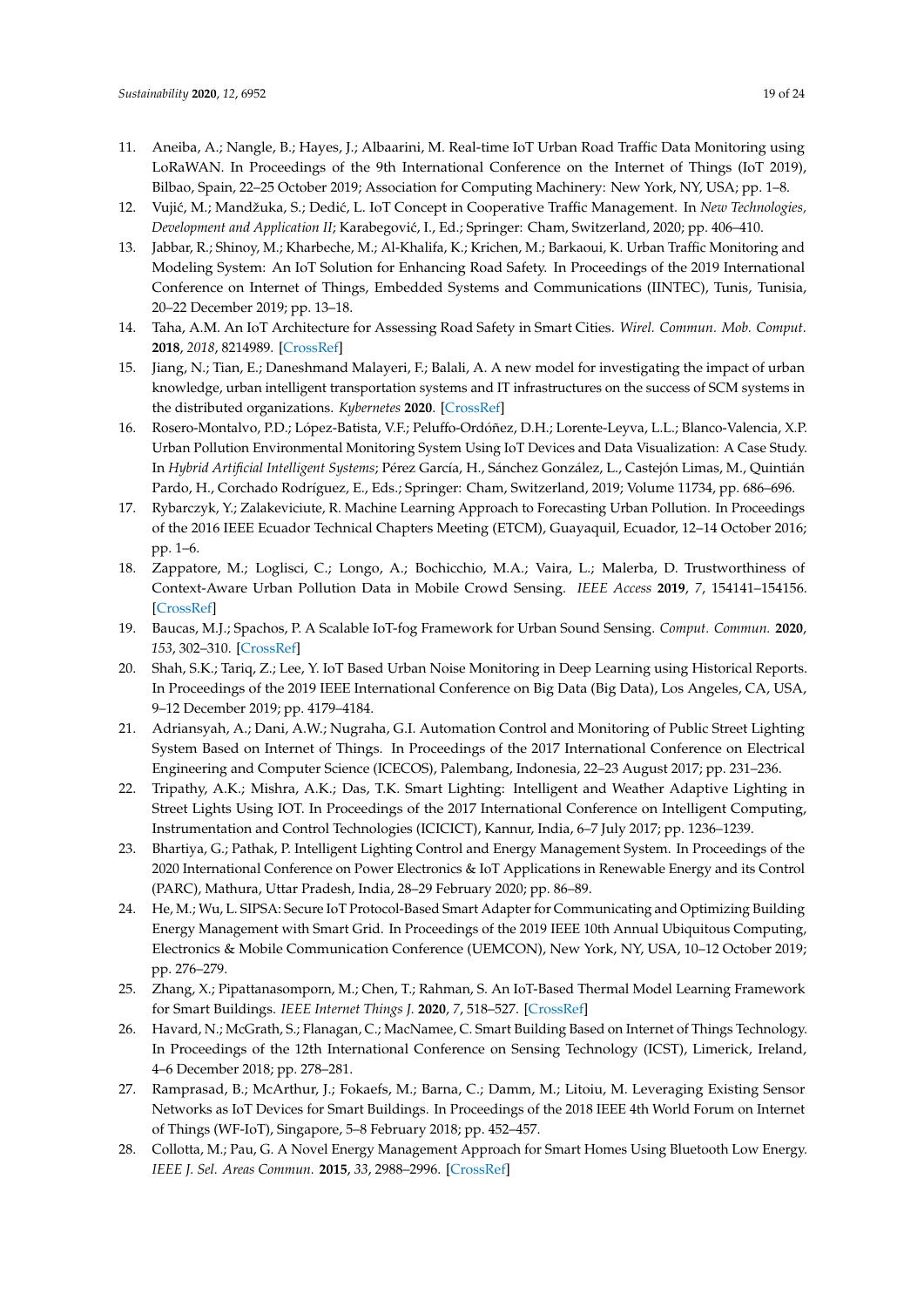- 29. Mehdi, L.; Ouallou, Y.; Mohamed, O.; Hayar, A. New Smart Home's Energy Management System Design and Implementation for Frugal Smart Cities. In Proceedings of the 2018 International Conference on Selected Topics in Mobile and Wireless Networking (MoWNeT), Tangier, Morocco, 20–22 June 2018; pp. 149–153.
- 30. Malche, T.; Maheshwary, P. Internet of Things (IoT) for Building Smart Home System. In Proceedings of the 2017 International Conference on I-SMAC (IoT in Social, Mobile, Analytics and Cloud) (I-SMAC), Palladam, India, 10–11 February 2017; pp. 65–70.
- 31. Vishwakarma, S.K.; Upadhyaya, P.; Kumari, B.; Mishra, A.K. Smart Energy Efficient Home Automation System Using IoT. In Proceedings of the 4th International Conference on Internet of Things: Smart Innovation and Usages (IoT-SIU), Ghaziabad, India, 18–19 April 2019; pp. 1–4.
- <span id="page-19-0"></span>32. Alzafarani, R.A.; Alyahya, G.A. Energy Efficient IoT Home Monitoring and Automation System. In Proceedings of the 15th Learning and Technology Conference (L&T), Jeddah, Saudi Arabia, 25–26 February 2018; pp. 107–111.
- <span id="page-19-1"></span>33. Roscia, M.; Longo, M.; Lazaroiu, G.C. Smart City by multi-agent systems. In Proceedings of the 2013 International Conference on Renewable Energy Research and Applications (ICRERA), Madrid, Spain, 20–23 October 2013; pp. 371–376.
- <span id="page-19-2"></span>34. Predescu, A.; Mocanu, M.; Lupu, C. Real Time Implementation of IoT Structure for Pumping Stations in a Water Distribution System. In Proceedings of the 21st International Conference on System Theory, Control and Computing (ICSTCC), Sinaia, Romania, 19–21 October 2017; pp. 529–534.
- <span id="page-19-3"></span>35. Manoharan, A.M.; Rathinasabapathy, V. Smart Water Quality Monitoring and Metering Using Lora for Smart Villages. In Proceedings of the 2nd International Conference on Smart Grid and Smart Cities (ICSGSC), Kuala Lumpur, Malaysia, 12–14 August 2018; pp. 57–61.
- <span id="page-19-4"></span>36. Predescu, A.; Mocanu, M.; Lupu, C.; Bercovici, A. A Real-time Architecture for Collaborative IoT Applications in Urban Water Management. In Proceedings of the 23rd International Conference on System Theory, Control and Computing (ICSTCC), Sinaia, Romania, 9–11 October 2019; pp. 839–844.
- <span id="page-19-5"></span>37. Salam, A. Internet of Things for Water Sustainability. In *Internet of Things for Sustainable Community Development. Internet of Things (Technology, Communications and Computing)*; Springer: Cham, Switzerland, 2020; pp. 113–145.
- <span id="page-19-6"></span>38. Memon, A.R.; Memon, S.K.; Memon, A.A.; Memon, T.D. IoT Based Water Quality Monitoring System for Safe Drinking Water in Pakistan. In Proceedings of the 3rd International Conference on Computing, Mathematics and Engineering Technologies (iCoMET), Sukkur, Pakistan, 29–30 January 2020; pp. 1–7.
- 39. Ramesh, M.V.; Nibi, K.V.; Kurup, A.; Mohan, R.; Aiswarya, A.; Arsha, A.; Sarang, P.R. Water Quality Monitoring and Waste Management Using IoT. In Proceedings of the 2017 IEEE Global Humanitarian Technology Conference (GHTC), San Jose, CA, USA, 19–22 October 2017; pp. 1–7.
- <span id="page-19-7"></span>40. Ray, A.; Goswami, S. IoT and Cloud Computing Based Smart Water Metering System. In Proceedings of the 2020 International Conference on Power Electronics & IoT Applications in Renewable Energy and Its Control (PARC), Mathura, Uttar Pradesh, India, 28–29 February 2020; pp. 308–313.
- <span id="page-19-8"></span>41. Khoa., T.A.; Phuc, C.H.; Lam, P.D.; Nhu, L.M.B.; Trong, N.M.; Phuong, N.T.H.; Dung, N.V.; Tan-Y, N.; Nguyen, H.N.; Duc, D.N.M. Waste Management System Using IoT-Based Machine Learning in University. *Wirel. Commun. Mob. Comput.* **2020**, *2020*, 6138637.
- <span id="page-19-9"></span>42. Joshi, H.; Mittal, A. Segregation of Waste using IOT. *Int. J. Adv. Res. Comput. Sci.* **2017**, *8*, 565–567.
- <span id="page-19-10"></span>43. Karuppiah, N.; Senthil Kumar, S.; Ravivarman, S.; Joshuva, P.J.; Prabhu, A.; Kumar, R.A. Wastage Pay Smart Bin. *Int. J. Eng. Technol.* **2018**, *7*, 193–197. [\[CrossRef\]](http://dx.doi.org/10.14419/ijet.v7i4.6.20461)
- <span id="page-19-11"></span>44. Ziouzios, D.; Dasygenis, M. A Smart Bin Implementation using LoRa. In Proceedings of the 4th South-East Europe Design Automation, Computer Engineering, Computer Networks and Social Media Conference (SEEDA-CECNSM), Piraeus, Greece, 20–22 September 2019; pp. 1–4.
- <span id="page-19-12"></span>45. Malapur, B.S.; Pattanshetti, V.R. IoT based waste management: An application to smart city. In Proceedings of the 2017 International Conference on Energy, Communication, Data Analytics and Soft Computing (ICECDS), Chennai, India, 1–2 August 2017; pp. 2476–2486.
- <span id="page-19-13"></span>46. Jagtap, S.; Gandhi, A.; Bochare, R.; Patil, A.; Shitole, A. Waste Management Improvement in Cities using IoT. In Proceedings of the 2020 International Conference on Power Electronics & IoT Applications in Renewable Energy and Its Control (PARC), Mathura, Uttar Pradesh, India, 28–29 February 2020; pp. 382–385.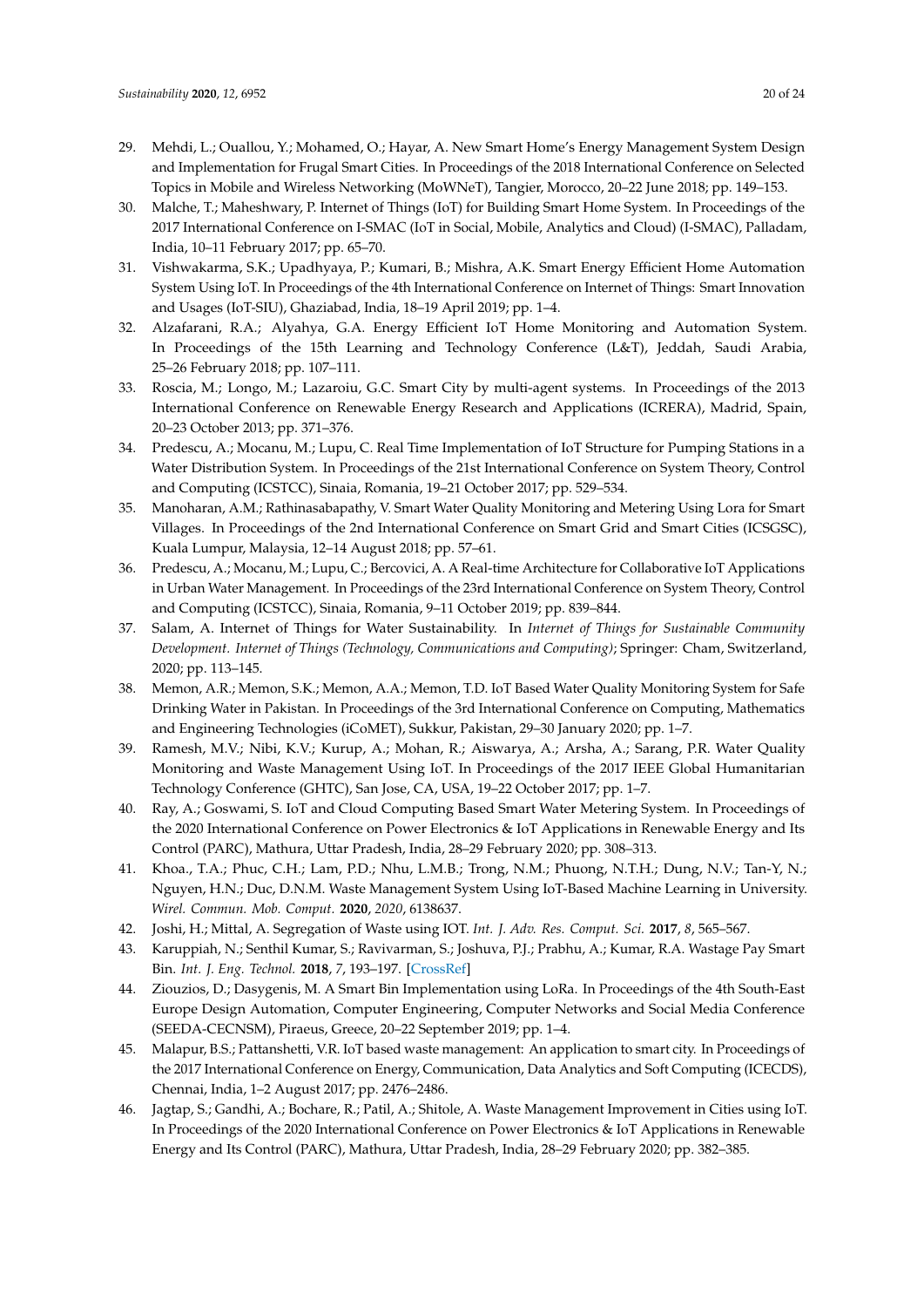- <span id="page-20-0"></span>47. Samonte, M.J.C.; Signo, E.P.E.; Gayomali, R.J.M.; Rey, W.P.; Serrano, E.A. PHYTO: An IoT Urban Gardening Mobile App. In Proceedings of the 2nd International Conference on Information Science and Systems (ICISS 2019), Tokyo, Japan, 16–19 March 2019; Association for Computing Machinery: New York, NY, USA, 2019; pp. 135–139.
- <span id="page-20-1"></span>48. Ait Abdelouhahid, R.; Debauche, O.; Mahmoudi, S.; Marzak, A.; Manneback, P.; Lebeau, F. Open Phytotron: A New IOT Device for Home Gardening. In Proceedings of the 5th International Conference on Cloud Computing Technologies and Applications (Cloudtech), Marrakesh, Morocco, 28–30 May 2020; pp. 1–7.
- <span id="page-20-2"></span>49. Bryan, N.M.; Thang, K.F.; Vinesh, T. An Urban Based Smart IOT Farming System. In Proceedings of the 2018 International Conference on Sustainable Energy and Green Technology, Kuala Lumpur, Malaysia, 11–14 December 2018.
- <span id="page-20-3"></span>50. IFSEC Global Directory. ICT: The Fundamental Enabler for Smart Cities. Available online: https://[directory.](https://directory.ifsecglobal.com/ict-the-fundamental-enabler-for-smart-cities-news076400.html) ifsecglobal.com/[ict-the-fundamental-enabler-for-smart-cities-news076400.html](https://directory.ifsecglobal.com/ict-the-fundamental-enabler-for-smart-cities-news076400.html) (accessed on 15 May 2020).
- <span id="page-20-4"></span>51. Directorate-General for Internal Policies. Mapping Smart Cities in the EU (Study). Available online: https://[www.europarl.europa.eu](https://www.europarl.europa.eu/RegData/etudes/etudes/join/2014/507480/IPOL-ITRE_ET(2014)507480_EN.pdf)/RegData/etudes/etudes/join/2014/507480/IPOL-ITRE\_ET(2014) [507480\\_EN.pdf](https://www.europarl.europa.eu/RegData/etudes/etudes/join/2014/507480/IPOL-ITRE_ET(2014)507480_EN.pdf) (accessed on 1 June 2020).
- <span id="page-20-5"></span>52. Zhang, N.; Chen, H.; Chen, X.; Chen, J. Semantic Framework of Internet of Things for Smart Cities: Case Studies. *Sensors* **2016**, *16*, 1501. [\[CrossRef\]](http://dx.doi.org/10.3390/s16091501) [\[PubMed\]](http://www.ncbi.nlm.nih.gov/pubmed/27649185)
- <span id="page-20-6"></span>53. Sunitha, C.; Asha Priya, B.; Lavanya, S. Need of Internet of Things for Smart Cities. *Int. J. Trend Sci. Res. Dev. (Ijtsrd)* **2019**, *3*, 218–222.
- 54. Moore, J.; Kortuem, G.; Smith, A.; Chowdhury, N.; Cavero, J.; Gooch, D. DevOps for the Urban IoT. In Proceedings of the 2nd International Conference on IoT in Urban Space (Urb-IoT '16), Tokyo, Japan, 24–25 May 2016; Association for Computing Machinery: New York, NY, USA, 2016; pp. 78–81.
- <span id="page-20-7"></span>55. Bellavista, P.; Cardone, G.; Corradi, A.; Foschini, L. Convergence of MANET and WSN in IoT Urban Scenarios. *IEEE Sens. J.* **2013**, *13*, 3558–3567. [\[CrossRef\]](http://dx.doi.org/10.1109/JSEN.2013.2272099)
- <span id="page-20-8"></span>56. Menon, A.; Mathew, R. Urban IoT Implementation for Smart Cities. In Proceedings of the International Conference on Computer Networks, Big Data and IoT (ICCBI—2018), Madurai, India, 19–20 December 2018; Pandian, A.P., Senjyu, T., Islam, S.M.S., Wang, H., Eds.; Springer: Cham, Switzerland, 2019.
- <span id="page-20-9"></span>57. White, G.; Clarke, S. Urban Intelligence with Deep Edges. *IEEE Access* **2020**, *8*, 7518–7530. [\[CrossRef\]](http://dx.doi.org/10.1109/ACCESS.2020.2963912)
- <span id="page-20-10"></span>58. Garzia, F.; Papi, L. An Internet of Everything Based Integrated Security System for Smart Archaeological Areas. In Proceedings of the 2016 IEEE International Carnahan Conference on Security Technology (ICCST), Orlando, FL, USA; 2016; pp. 1–8.
- <span id="page-20-11"></span>59. Al-Saffar, M. How to Enhance the Future of Urban Environments Through Smart Sustainable Urban Infrastructures? *Disegnarecon Exp. Des. Herit. Environ. Represent.* **2019**, *12*, 14.
- <span id="page-20-12"></span>60. Fernandes Vaz, R.; Fernandes, P.O.; Nascimento Rocha Veiga, A.C. Interactive Technologies in Museums: How Digital Installations and Media Are Enhancing the Visitors' Experience. In *Handbook of Research on Technological Developments for Cultural Heritage and eTourism Applications*; Rodrigues, J.M.F., Ramos, C.M.Q., Cardoso, P.J.S., Henriques, C., Eds.; IGI Global: Hershey, PA, USA, 2018; pp. 30–53.
- <span id="page-20-13"></span>61. Kulzer, M. The Wow-Effect—Definition and Analysis of Excitement-Inducing Factors in Interactive Products. Bachelor's Thesis, Hochschule der Medien Stuttgart, Stuttgart, Germany, July 2016. [\[CrossRef\]](http://dx.doi.org/10.13140/RG.2.2.25350.16969)
- <span id="page-20-14"></span>62. Kuniavsky, M. *Smart Things: Ubiquitous Computing User Experience Design*; Morgan Kaufmann: Burlington, MA, USA, 2014.
- <span id="page-20-15"></span>63. ISO 9241-210:2019(en) Ergonomics of Human-System Interaction—Part 210: Human-Centred Design for Interactive Systems. Available online: https://[www.iso.org](https://www.iso.org/standard/52075.html)/standard/52075.html (accessed on 27 July 2020).
- <span id="page-20-16"></span>64. Poulopoulos, V.; Vassilakis, C.; Antoniou, A.; Wallace, M.; Lepouras, G.; Nores, M.L. ExhiSTORY: IoT in the Service of Cultural Heritage. In Proceedings of the 2018 Global Information Infrastructure and Networking Symposium (GIIS), Thessaloniki, Greece, 23–25 October 2018; pp. 1–4.
- <span id="page-20-17"></span>65. Pouryousefzadeh, S.; Akbarzadeh, R. Internet of Things (IoT) Systems in Future Cultural Heritage. In Proceedings of the 3rd International Conference on Internet of Things and Applications (IoT), Isfahan, Iran, 17–18 April 2019; pp. 1–5.
- <span id="page-20-18"></span>66. Petrelli, D.; Marshall, M.T.; Not, E.; Zancanaro, M.; Venturini, A.; Cavada, D.; Kubitza, T.; Schmidt, A.; Risseeuw, M.; Dijk, D.V. meSch: Internet of Things and Cultural Heritage. *Scires-It Sci. Res. Inf. Technol.* **2016**, *6*, 15–22.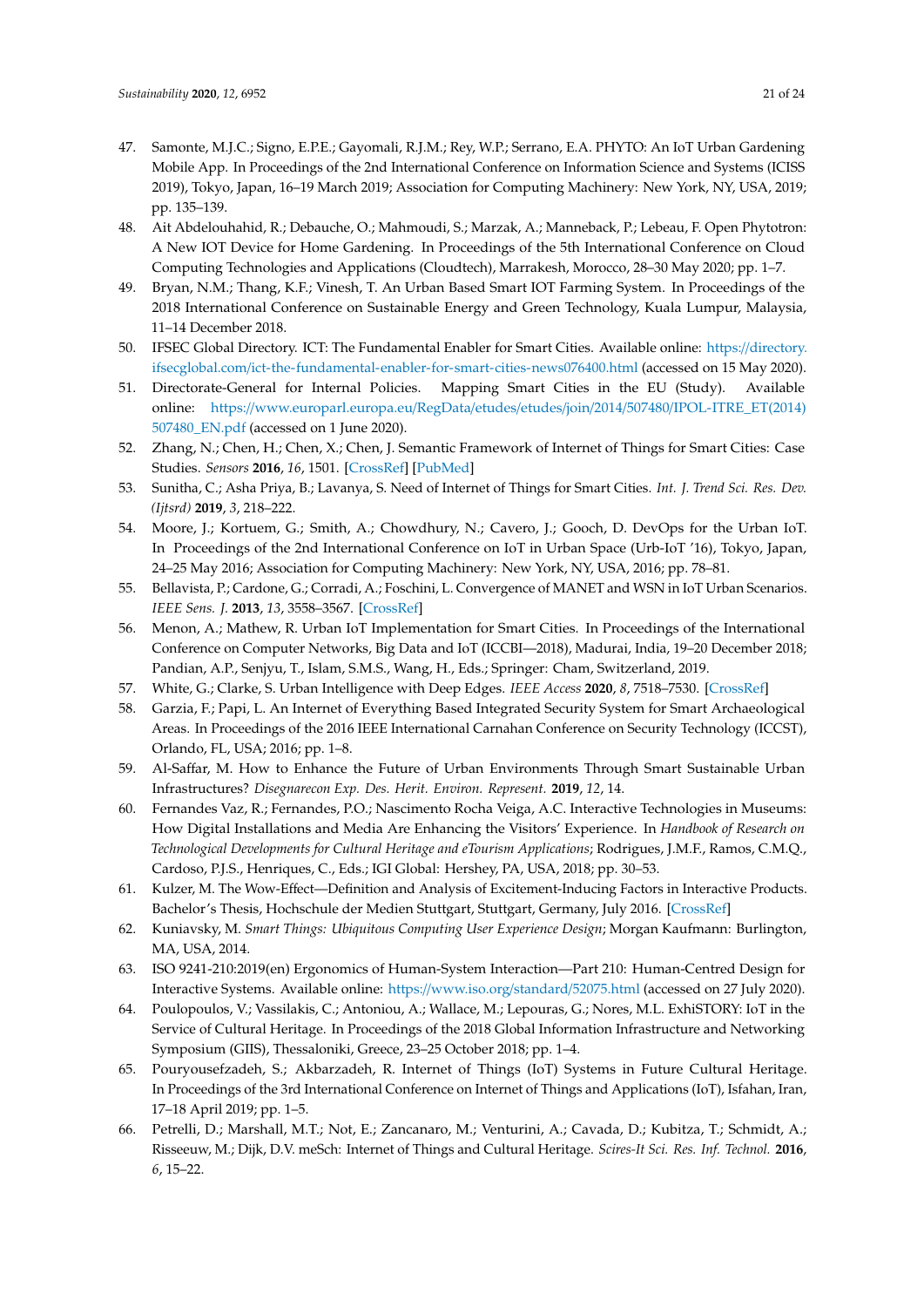- <span id="page-21-0"></span>67. Ganti, R.; Ye, F.; Lei, H. Mobile crowdsensing: Current state and future challenges. *IEEE Commun. Mag.* **2011**, *49*, 32–39. [\[CrossRef\]](http://dx.doi.org/10.1109/MCOM.2011.6069707)
- <span id="page-21-1"></span>68. Appypie. Basics of Mobile Cloud Computing & Mobile Cloud Applications. Available online: https://[www.](https://www.appypie.com/basics-of-mobile-cloud-computing-and-mobile-cloud-applications) appypie.com/[basics-of-mobile-cloud-computing-and-mobile-cloud-applications](https://www.appypie.com/basics-of-mobile-cloud-computing-and-mobile-cloud-applications) (accessed on 27 July 2020).
- <span id="page-21-2"></span>69. Ahire, J.B. Mobile Cloud Computing: Part 1. Available online: https://medium.com/[@jayeshbahire](https://medium.com/@jayeshbahire/mobile-cloud-computing-part-1-16c5ed408507)/mobile[cloud-computing-part-1-16c5ed408507](https://medium.com/@jayeshbahire/mobile-cloud-computing-part-1-16c5ed408507) (accessed on 27 July 2020).
- <span id="page-21-3"></span>70. Karagianni, A.; Geropanta, V.; Parthenios, P. Exploring the ICT Potential to Maximize User—Built Space Interaction in Monumental Spaces The Case of the Municipal Agora in Chania, Crete. In Proceedings of the 37th eCAADe and XXIII SIGraDi Joint Conference Architecture in the Age of the 4th Industrial Revolution, Porto, Portugal, 11–13 September 2019; pp. 603–610.
- <span id="page-21-4"></span>71. Piccialli, F.; Benedusi, P.; Carratore, L.; Colecchia, G. An IoT Data Analytics Approach for Cultural Heritage. *Pers. Ubiquit. Comput.* **2020**, *24*, 429–436. [\[CrossRef\]](http://dx.doi.org/10.1007/s00779-019-01323-z)
- 72. Sun, Y.; Song, H.; Jara, A.J.; Bie, R. Internet of Things and Big Data Analytics for Smart and Connected Communities. *IEEE Access* **2016**, *4*, 766–773. [\[CrossRef\]](http://dx.doi.org/10.1109/ACCESS.2016.2529723)
- <span id="page-21-5"></span>73. Chianese, A.; Benedusi, P.; Marulli, F.; Piccialli, F. An Associative Engines Based Approach Supporting Collaborative Analytics in the Internet of Cultural Things. In Proceedings of the 10th International Conference on P2P, Parallel, Grid, Cloud and Internet Computing (3PGCIC), Krakow, Poland, 4–6 November 2015; pp. 533–538.
- <span id="page-21-6"></span>74. Spachos, P.; Plataniotis, K.N. BLE Beacons for Indoor Positioning at an Interactive IoT-Based Smart Museum. *IEEE Syst. J.* **2020**, *99*, 1–11. [\[CrossRef\]](http://dx.doi.org/10.1109/JSYST.2020.2969088)
- <span id="page-21-7"></span>75. Chianese, A.; Moscato, V.; Piccialli, F.; Valente, I. A Location-based Smart Application Applied to Cultural Heritage Environments. In Proceedings of the 22nd Italian Symposium on Advanced Database Systems—SEBD 2014, Castellammare di Stabia, Italy, 16–18 June 2014.
- <span id="page-21-8"></span>76. Tabone, W. Technology for Cultural Heritage. In *Heritage Malta's Tesserae*; The Heritage Malta Bulletin: Kalkara, Malta, 2019; pp. 47–54.
- <span id="page-21-9"></span>77. Amaro, A.; Oliveira, L. IoT for Playful Intergenerational Learning about Cultural Heritage: The LOCUS Approach. In Proceedings of the 5th International Conference on Information and Communication Technologies for Ageing Well and e-Health (ICT4AWE 2019), Heraklion, Crete, Greece, 2–4 May 2019; pp. 282–288.
- <span id="page-21-10"></span>78. Casillo, M.; Colace, F.; Pascale, F.; Lemma, S.; Lombardi, M. Context-aware Computing for Improving the Touristic Experience: A Pervasive App for the Amalfi Coast. In Proceedings of the 2017 IEEE International Workshop on Measurement and Networking (M&N), Naples, Italy, 27–29 September 2017; pp. 1–6.
- <span id="page-21-11"></span>79. Amato, F.; Cozzolino, G.; Moscato, V.; Picariello, A.; Sperlí, G. Automatic Personalization of Visiting Path Based on Users Behaviour. In Proceedings of the 31st International Conference on Advanced Information Networking and Applications Workshops (WAINA), Taipei, Taiwan, 27–29 March 2017; pp. 692–697.
- <span id="page-21-12"></span>80. Franchi, F.; Graziosi, F.; Rinaldi, C.; Tarquini, F. AAL Solutions Toward Cultural Heritage Enjoyment. In Proceedings of the 2016 IEEE 27th Annual International Symposium on Personal, Indoor, and Mobile Radio Communications (PIMRC), Valencia, Spain, 4–8 September 2016; pp. 1–6.
- <span id="page-21-13"></span>81. Gambetti, M.; Garzia, F.; Vargas Bonilla, F.J.; Ciarlariello, D.; Ferrer, M.A.; Fusetti, S.; Lombardi, M.; Ramalingam, S.; Ramasamy, M.; Sacerdoti, S.; et al. The New Communication Network for an Internet of Everything Based Security/Safety/General Management/Visitor's Services for the Papal Basilica and Sacred Convent of Saint Francis in Assisi, Italy. In Proceedings of the 2017 International Carnahan Conference on Security Technology (ICCST), Madrid, Spain, 23–26 October 2017; pp. 1–6.
- <span id="page-21-14"></span>82. The British Standards Institution, PAS 1192-2: 2013 Specification for Information Management for the Capital/Delivery Phase of Construction Projects Using Building Information Modelling. Available online: https://[www.thenbs.com](https://www.thenbs.com/PublicationIndex/documents/details?Pub=BSI&DocId=306448)/PublicationIndex/documents/details?Pub=BSI&DocId=306448 (accessed on 27 July 2020).
- <span id="page-21-15"></span>83. Baiardi, L.; Ferreira, E.A. The Integrated Project for the Redevelopment of a Historic Building: An Example of BIM and IoT Integration to Manage the Comfort of the Building. In *Impact of Industry 4.0 on Architecture and Cultural Heritage*; Bolognesi, C.M., Santagati, C., Eds.; IGI Global: Hershey, PA, USA, 2020; pp. 261–282.
- <span id="page-21-16"></span>84. Hooshyar Yousefi, B.; Najjar Azali, N. Integration of BIM and IoT in the Building Heritage: A KM Conceptual Framework. In Proceedings of the Landscape in Transition: Middle East Landscape Architecture Conference (MELAC 2018), Tehran, Iran, 7–8 May 2018; pp. 11–23.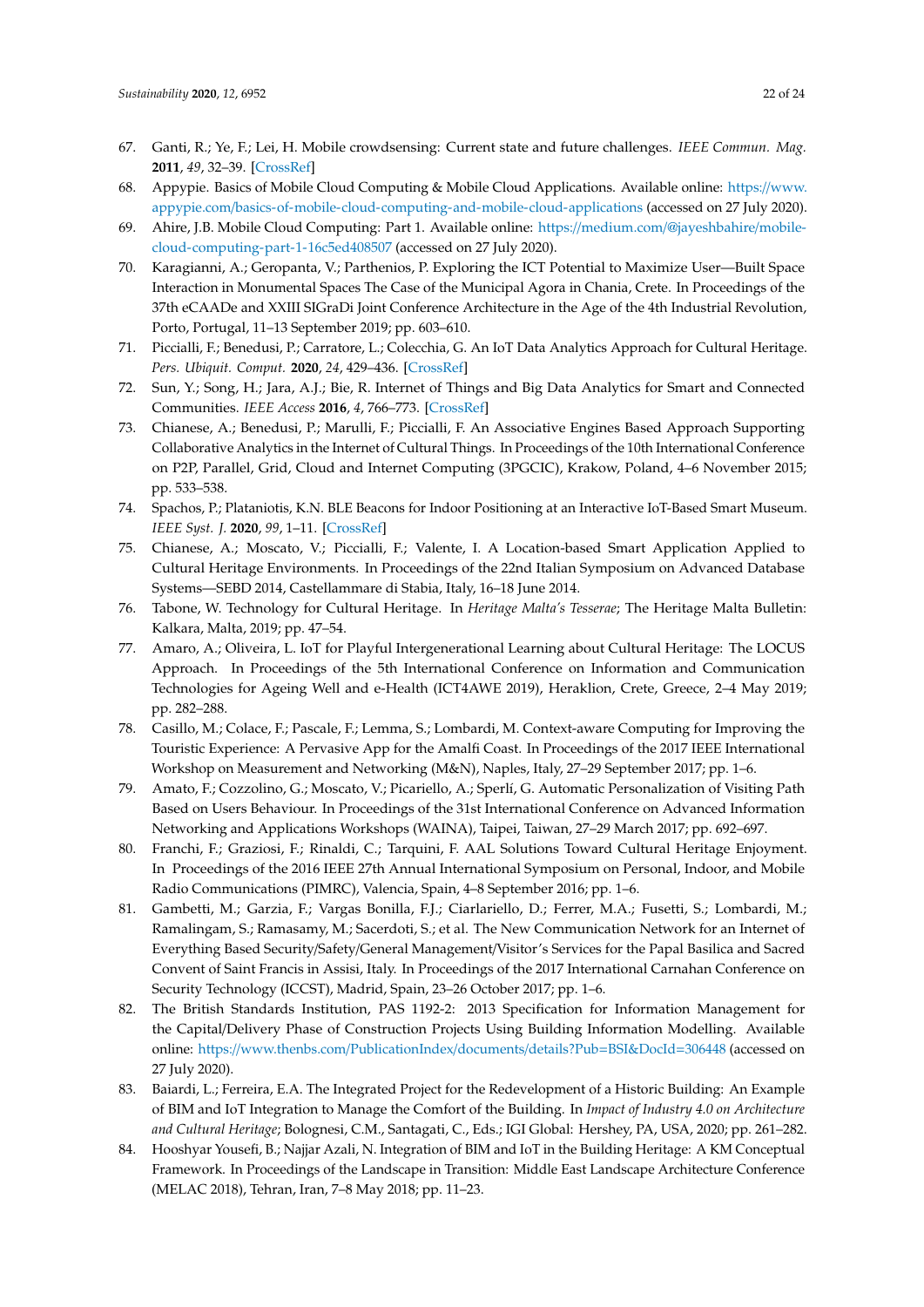- <span id="page-22-0"></span>85. ARUP. Digital Twin—Towards a Meaningful Framework. Available online: https://[www.arup.com](https://www.arup.com/-/media/arup/files/publications/d/digital-twin-report.pdf)/-/media/ arup/files/publications/d/[digital-twin-report.pdf](https://www.arup.com/-/media/arup/files/publications/d/digital-twin-report.pdf) (accessed on 15 May 2020).
- <span id="page-22-1"></span>86. Padfield, J.; Kontiza, K.; Bikakis, A.; Vlachidis, A. Semantic Representation and Location Provenance of Cultural Heritage Information: The National Gallery Collection in London. *Heritage* **2019**, *2*, 648–665. [\[CrossRef\]](http://dx.doi.org/10.3390/heritage2010042)
- <span id="page-22-2"></span>87. McKenna, H.P. Emergent Ambient Culture in Smart Cities: Exploring the Internet of Cultural Things (IoCT) and Applications in 21st Century Urban Spaces. In Proceedings of the 2016 12th International Conference on Signal-Image Technology & Internet-Based Systems (SITIS), Naples, Italy, 28 November–1 December 2016; pp. 420–427.
- <span id="page-22-3"></span>88. McKenna, H.P. Adaptive Reuse of Cultural Heritage Elements and Fragments in Public Spaces: The Internet of Cultural Things and Applications as Infrastructures for Learning in Smart Cities. In Proceedings of the 2017 13th International Conference on Signal-Image Technology & Internet-Based Systems (SITIS), Jaipur, India, 4–7 December 2017; pp. 479–484.
- <span id="page-22-4"></span>89. Hu, J.; Bartneck, C.; Salem, B.; Rauterberg, M. ALICE's Adventures in Cultural Computing. *Int. J. Arts Technol.* **2008**, *1*, 102–118. [\[CrossRef\]](http://dx.doi.org/10.1504/IJART.2008.019885)
- <span id="page-22-5"></span>90. Chianese, A.; Piccialli, F. SmaCH: A Framework for Smart Cultural Heritage Spaces. In Proceedings of the 2014 10th International Conference on Signal-Image Technology and Internet-Based Systems, Marrakech, Morocco, 23–27 November 2014; pp. 477–484.
- <span id="page-22-6"></span>91. Perles, A.; Pérez-Marín, E.; Mercado, R.; Segrelles, J.D.; Blanquer, I.; Zarzo, M.; Garcia-Diego, F.J. An Energy-efficient Internet of Things (IoT) Architecture for Preventive Conservation of Cultural Heritage. *Future Gener. Comput. Syst.* **2018**, *81*, 566–581. [\[CrossRef\]](http://dx.doi.org/10.1016/j.future.2017.06.030)
- 92. Kasnesis, P.; Kogias, D.; Toumanidis, L.; Xevgenis, M.; Patrikakis, C.; Giunta, G.; Calsi, G. An IoE Architecture for the Preservation of the Cultural Heritage: The STORM use case. In *Harnessing the Internet of Everything (IoE) for Accelerated Innovation Opportunities*; Cardoso, P.J.S., Monteiro, J., Semião, J., Rodrigues, J.M.F., Eds.; IGI Global: Hershey, PA, USA, 2019; pp. 193–214.
- <span id="page-22-7"></span>93. Maksimović, M.; Cosović, M. Preservation of Cultural Heritage Sites using IoT. In Proceedings of the 2019 18th International Symposium INFOTEH-JAHORINA (INFOTEH), East Sarajevo, Bosnia and Herzegovina, 20–22 March 2019; pp. 1–4.
- <span id="page-22-8"></span>94. Lamonaca, F.; Olivito, R.S.; Porzio, S.; Cami, D.L.; Scuro, C. Structural Health Monitoring System for Masonry Historical Construction. In Proceedings of the 2018 Metrology for Archaeology and Cultural Heritage (MetroArchaeo), Cassino, Italy, 22–24 October 2018; pp. 330–335.
- <span id="page-22-9"></span>95. Pierleoni, P.; Belli, A.; Palma, L.; Valenti, S.; Raggiunto, S.; Incipini, L.; Ceregioli, P. The Scrovegni Chapel Moves Into the Future: An Innovative Internet of Things Solution Brings New Light to Giotto's Masterpiece. *IEEE Sens. J.* **2018**, *18*, 7681–7696. [\[CrossRef\]](http://dx.doi.org/10.1109/JSEN.2018.2858543)
- <span id="page-22-10"></span>96. IREC; Palau, A. Digital Twins in Cities: A Virtual Replica of Urban Networks. Available online: [http:](http://www.resccue.eu/blog/digital-twins-cities-virtual-replica-urban-networks) //www.resccue.eu/blog/[digital-twins-cities-virtual-replica-urban-networks](http://www.resccue.eu/blog/digital-twins-cities-virtual-replica-urban-networks) (accessed on 27 July 2020).
- <span id="page-22-11"></span>97. Challenge Advisory. Available online: https://www.challenge.org/insights/[digital-twin-conference](https://www.challenge.org/insights/digital-twin-conference/)/ (accessed on 27 July 2020).
- <span id="page-22-12"></span>98. UNWTO. United Nations World Tourism Organization. Urban Tourism. Available online: https://[www.](https://www.unwto.org/urban-tourism) unwto.org/[urban-tourism](https://www.unwto.org/urban-tourism) (accessed on 27 July 2020).
- <span id="page-22-13"></span>99. Fistola, R.; La Rocca, R.A. Driving Functions for Urban Sustainability: The Double-Edged Nature of Urban Tourism. *Int. J. Sustain. Dev. Plan.* **2017**, *12*, 425–434. [\[CrossRef\]](http://dx.doi.org/10.2495/SDP-V12-N3-425-434)
- <span id="page-22-14"></span>100. Arikan, I.; Ünsever, I. Importance of Tourism Equinox for Sustainable City Tourism. In *Cultural and Tourism Innovation in the Digital Era, Proceedings of the 6th International IACuDiT Conference, Athens, Greece, 12–15 June 2019*; Katsoni, V., Spyriadis, T., Eds.; Springer: Cham, Switzerland, 2020. [\[CrossRef\]](http://dx.doi.org/10.1007/978-3-030-36342-0_35)
- <span id="page-22-15"></span>101. Russo, A.P. The Vicious Circle of Tourism Development in Heritage Cities. *Ann. Tour. Res.* **2002**, *29*, 165–182. [\[CrossRef\]](http://dx.doi.org/10.1016/S0160-7383(01)00029-9)
- <span id="page-22-16"></span>102. World Urbanization Prospects. Available online: https://[population.un.org](https://population.un.org/wup/)/wup/ (accessed on 1 June 2020).
- <span id="page-22-17"></span>103. Jara, A.J.; Sun, Y.; Song, H.; Bie, R.; Genooud, D.; Bocchi, Y. Internet of Things for Cultural Heritage of Smart Cities and Smart Regions. In Proceedings of the 2015 IEEE 29th International Conference on Advanced Information Networking and Applications Workshops, Gwangiu, Korea, 25–27 May 2015; pp. 668–675.
- <span id="page-22-18"></span>104. Lumi4innovation. Available online: https://www.lumi4innovation.it/[smart-city-italiane-chi-sono-le](https://www.lumi4innovation.it/smart-city-italiane-chi-sono-le-migliori-del-2019/)[migliori-del-2019](https://www.lumi4innovation.it/smart-city-italiane-chi-sono-le-migliori-del-2019/)/ (accessed on 10 June 2020).